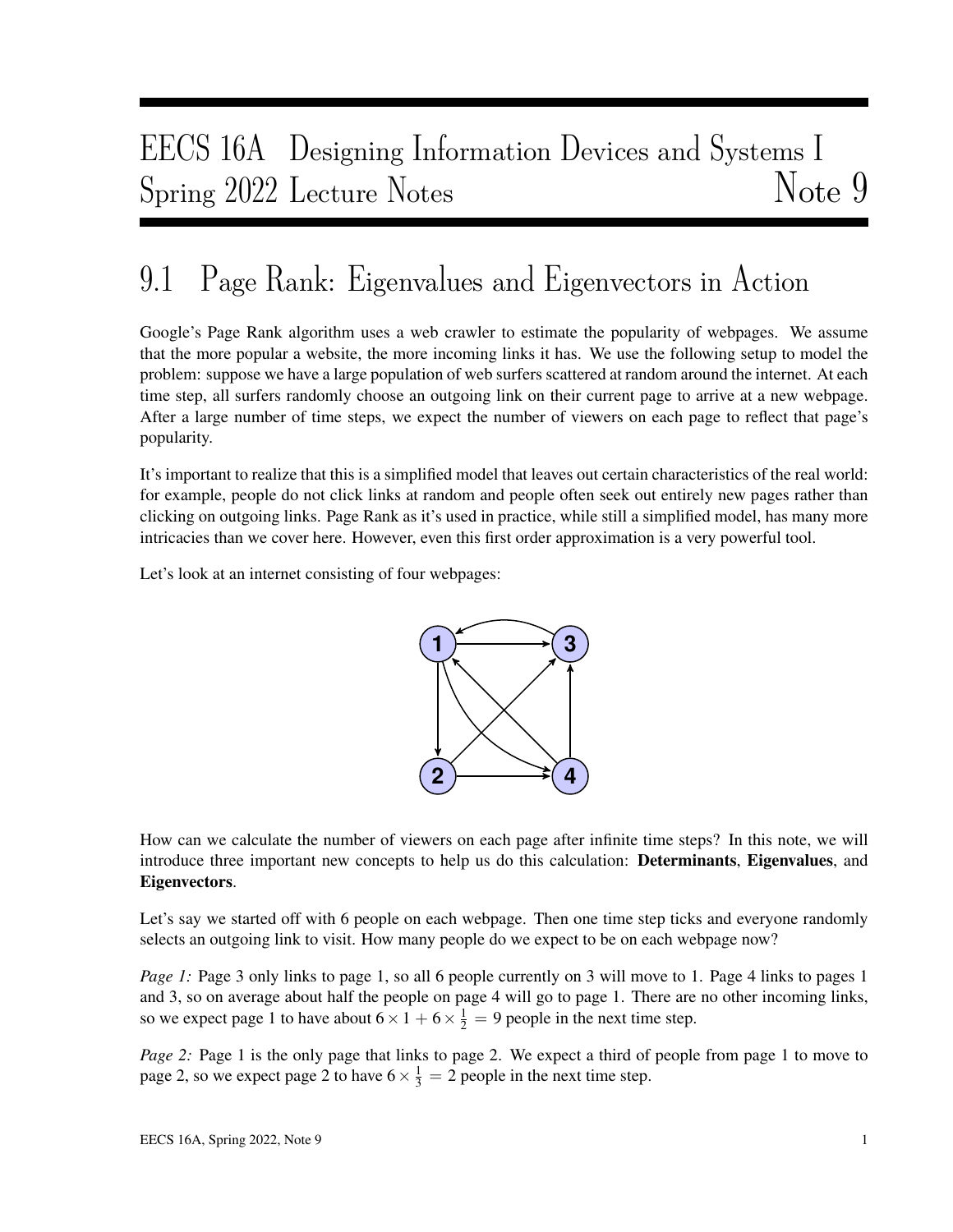*Page 3:* We can arrive at page 3 from all the other pages. At page 1, the fraction of the people who move to page 3 is  $\frac{1}{3}$ , at page 2 the fraction of the people who move to page 3 is  $\frac{1}{2}$ , and at page 4 the fraction of the people who move to page 3 is  $\frac{1}{2}$ . Hence, we expect  $6 \times \frac{1}{3} + 6 \times \frac{1}{2} + 6 \times \frac{1}{2} = 8$  people to be on page 3 in the next time step.

*Page 4:* We can arrive at page 4 from either page 1 or page 2. At page 1, the fraction of people who move to page 4 is  $\frac{1}{3}$ ; at page 2, the fraction of people who move to page 4 is  $\frac{1}{2}$ . We expect  $6 \times \frac{1}{3} + 6 \times \frac{1}{2} = 5$  people to be on page 4 in the next time step.

Notice that to find the number of people we expect to be on page *i*, we added up the number of people we expected would move from every other page to page *i*. In general, if we have *n* pages,  $x_i(k)$  is the number of people on page *i* at time step *k*, and  $p(x, y)$  is the fraction of people that will jump from page *x* to page *y*, then

$$
x_i(k+1) = \sum_{j=1}^n x_j(k) p(j,i)
$$

If we want to compute the expected number of viewers at time  $k+1$  for all pages simultaneously, we can use matrix notation as we did with the pump and reservoir system we looked at earlier. Define  $\vec{x}(k)$  =  $\begin{bmatrix} x_1(k) & x_2(k) & \dots & x_n(k) \end{bmatrix}^T$  as the vector encoding the number of viewers on each page at time *k*. Then

$$
\vec{x}(k+1) = \begin{bmatrix} x_1(k+1) \\ x_2(k+1) \\ \vdots \\ x_n(k+1) \end{bmatrix} = \begin{bmatrix} p(1,1) & p(2,1) & \dots & p(n,1) \\ p(1,2) & p(2,2) & \dots & p(n,2) \\ \vdots & \vdots & \vdots & \vdots \\ p(1,n) & p(2,n) & \dots & p(n,n) \end{bmatrix} \begin{bmatrix} x_1(k) \\ x_2(k) \\ \vdots \\ x_n(k) \end{bmatrix}
$$

We call the matrix of fractions *P*. Check that the entry  $x_i(k+1)$  does in fact match the summation above. For our specific example, the matrix equation looks like this:

|                                |                |                |                 | $\lceil 6 \rceil$ | 9 |  |
|--------------------------------|----------------|----------------|-----------------|-------------------|---|--|
|                                | $\overline{0}$ | Ò              | $\frac{1}{2}$ 0 |                   |   |  |
| $\frac{1}{3}$<br>$\frac{1}{3}$ | $\overline{2}$ | $\overline{0}$ | $\frac{1}{2}$   |                   | Q |  |
|                                | $rac{1}{2}$    |                |                 |                   |   |  |

If we start with initial counts  $\vec{x}(0)$  and want to find the expected number of viewers on each page at time  $k$ , we compute

$$
\vec{x}(k) = P^{k}\vec{x}(0) = \begin{bmatrix} 0 & 0 & 1 & \frac{1}{2} \\ \frac{1}{3} & 0 & 0 & 0 \\ \frac{1}{3} & \frac{1}{2} & 0 & \frac{1}{2} \\ \frac{1}{3} & \frac{1}{2} & 0 & 0 \end{bmatrix}^{k} \vec{x}(0)
$$

Since we only care about the relative popularity of each webpage, we can think of  $\vec{x}(k)$  as fractions of viewers on each page (instead of the total number of viewers). We assume the viewers are initially distributed equally on all webpages, and we initialize  $\vec{x}(0)$  as  $\left[\frac{1}{4}\right]$ 4 1 4 1 4 1  $\frac{1}{4}$ <sup>T</sup>. After running the simulation for many time steps,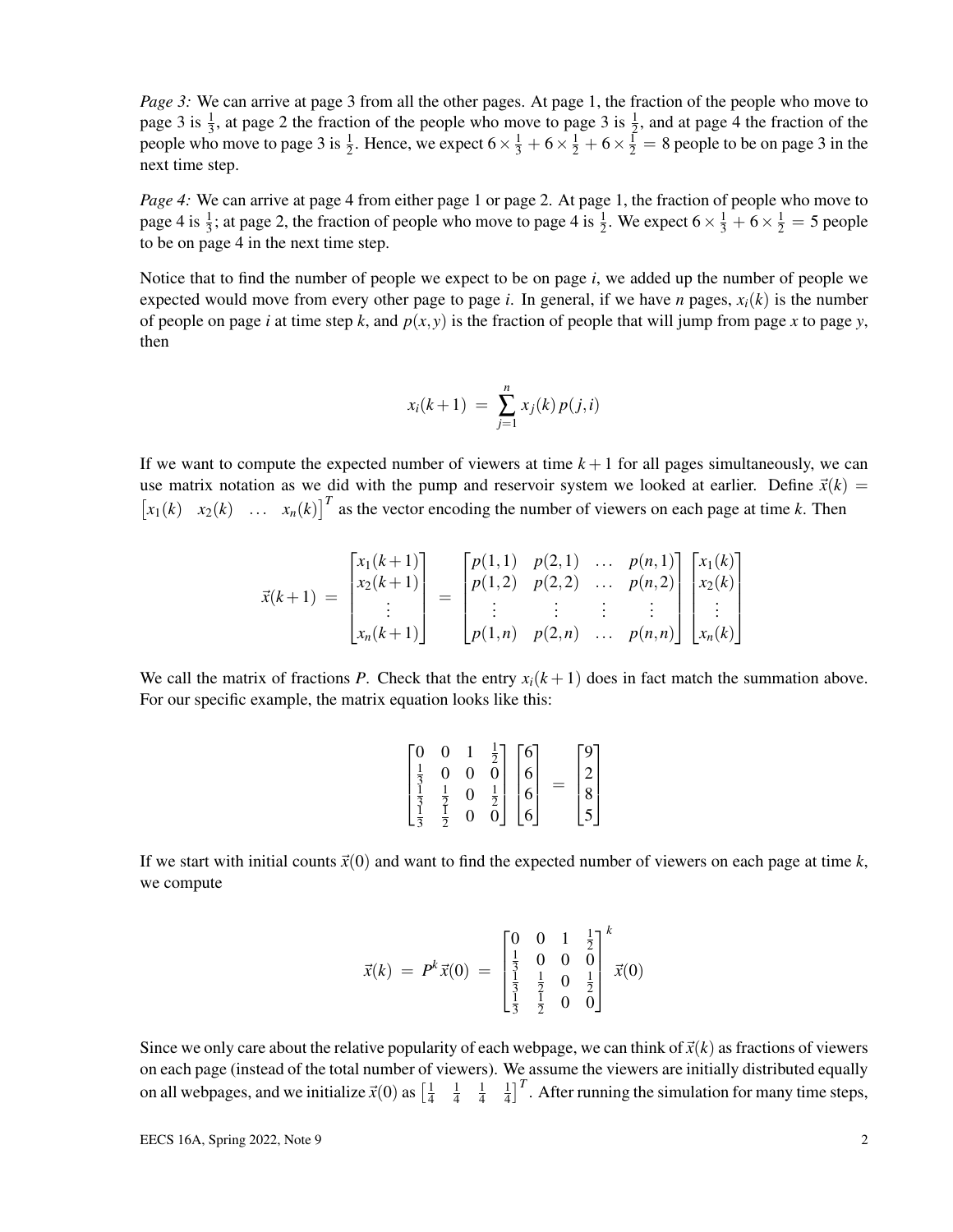we hope  $\vec{x}(k)$  will reflect the popularity of the webpages. This system is only useful to us if the values of  $\vec{x}(k)$  *converge* to some stable fractions, i.e. the fraction of people on each webpage does not change at every timestep.

Once our fractions exactly match these "stable fractions", running the simulation for another time step should not change the values. This means that if the fractions converge, at some point we'll reach fractions ~*x* ∗ such that

$$
\vec{x}^* = P\vec{x}^*
$$

# 9.2 Eigenvectors and Eigenvalues

In our Page Rank example,  $\vec{x}^*$  is an example of an *eigenvector* of *P*. But eigenvectors have a more general definition:

**Definition 9.1** (Eigenvectors and Eigenvalues): Consider a square matrix  $A \in \mathbb{R}^{n \times n}$ . An eigenvector of A is a *nonzero* vector  $\vec{x} \in \mathbb{R}^n$  such that

 $A\vec{x} = \lambda \vec{x}$ 

where  $\lambda$  is a scalar value, called the **eigenvalue** of  $\vec{x}$ .

How do we solve this equation for both  $\vec{x}$  and  $\lambda$ , knowing only A? It seems we don't have enough information. We start by bringing everything over to one side:

$$
A\vec{x} - \lambda \vec{x} = \vec{0}
$$

We would like to factor out  $\vec{x}$  on the left side, but currently the dimensions don't agree.  $\vec{x}$  is an  $n \times 1$  vector, while *A* is an  $n \times n$  matrix. To fix this, we replace  $\lambda \vec{x}$  with  $\lambda I_n \vec{x}$ , where  $I_n$  is the  $n \times n$  identity matrix:

$$
(A - \lambda I_n)\vec{x} = \vec{0} \tag{1}
$$

Remember, in the definition of an eigenvector, we explicitly excluded the  $\vec{0}$  vector. We know at least one element of  $\vec{x}$  is nonzero, yet  $(A - \lambda I_n)\vec{x} = \vec{0}$ . To see what this means, let's define the columns of  $A - \lambda I_n$ to be the vectors  $v_1 \ldots v_n$  and rewrite the product in terms of the columns:

$$
\begin{bmatrix} | & | & | \\ \vec{v_1} & \vec{v_2} & \dots & \vec{v_n} \\ | & | & | & | \end{bmatrix} \begin{bmatrix} x_1 \\ x_2 \\ \vdots \\ x_n \end{bmatrix} = \begin{bmatrix} | & | \\ \vec{v_1} \\ | & | \end{bmatrix} x_1 + \begin{bmatrix} | & | \\ \vec{v_2} \\ | & | \end{bmatrix} x_2 + \dots + \begin{bmatrix} | & | \\ \vec{v_n} \\ | & | \end{bmatrix} x_n = \begin{bmatrix} 0 \\ 0 \\ \vdots \\ 0 \end{bmatrix}
$$

From this formulation, we can see that some nonzero linear combination of the columns of  $A - \lambda I_n$  results in ~0. This means that the columns of this matrix must be linearly dependent. Now we can rephrase our problem: For what values of  $\lambda$  will  $A - \lambda I_n$  have linearly dependent columns? To help us answer this question, we introduce the determinant.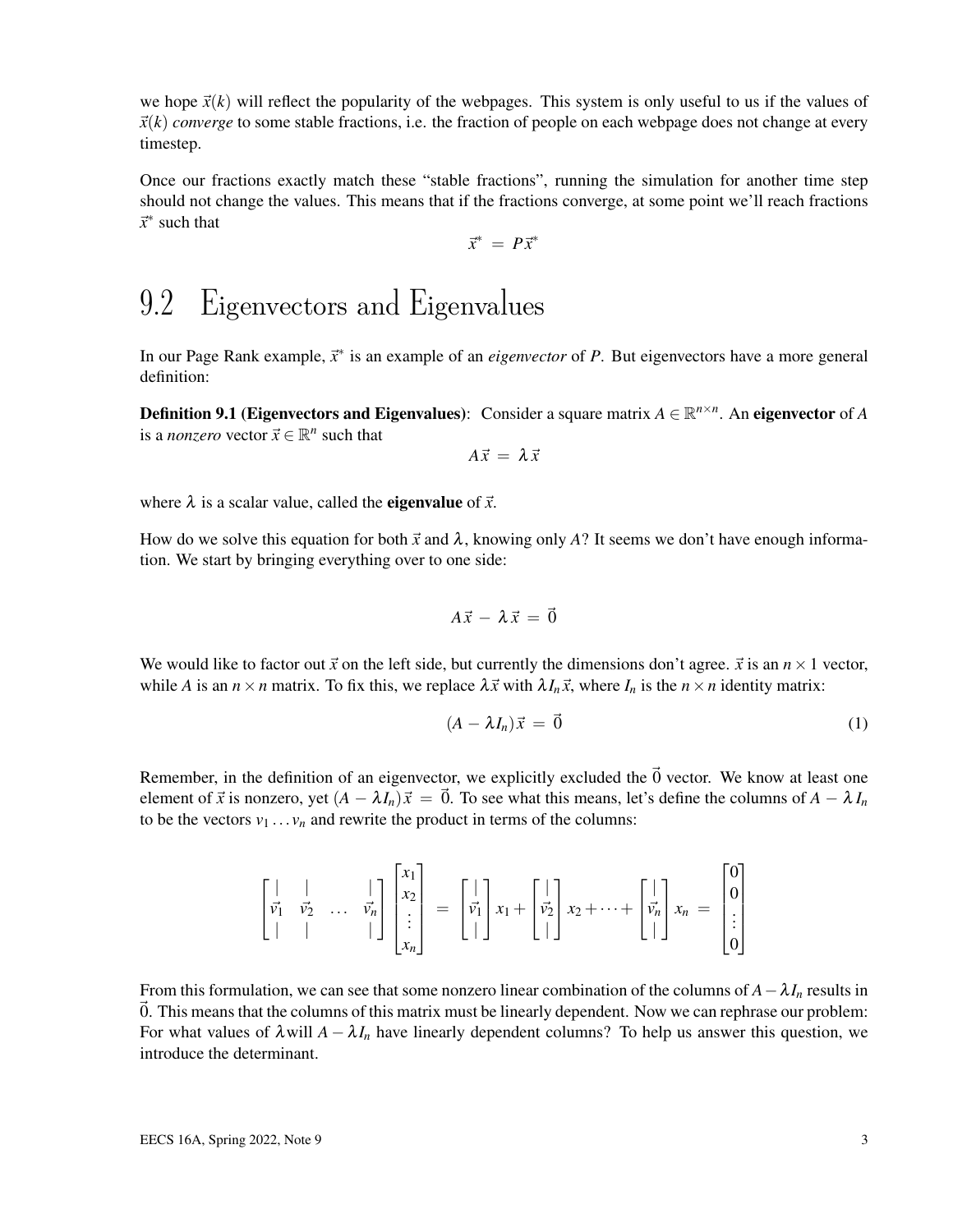Additional Resources For more on eigenvalues and eigenvectors, read *Strang* pages 288 - 291 or read *Schuam's* pages 296-299.

# 9.3 Determinants

.

Every square matrix has a quantity associated with it known as the *determinant*. This quantity encodes many important properties of the matrix, and it is also intimately connected to its eigenvalues.

For this class, we only need to know how to compute the determinant of a  $2 \times 2$  matrix by hand. This is given by

$$
\det\left(\begin{bmatrix} a & b \\ c & d \end{bmatrix}\right) = ad - bc
$$

There is a beautiful recursive definition for determinants of general  $n \times n$  matrices which is outside the scope of this class, but you can read the Wikipedia article on determinants if you want to learn more about it.

Suppose we have a  $n \times n$  square matrix  $A - \lambda I_n$  and a non-zero vector  $x \in \mathbb{R}^n$ . Recall from the previous section that the columns of  $A - \lambda I_n$  are linearly dependent. We will show that if a matrix's columns are linearly dependent, then its determinant is zero.

Let's consider the geometric connection between the column vectors of a matrix and its determinant. For simplicity, first consider a  $3 \times 3$  matrix. Let its column vectors be  $a_1$ ,  $a_2$  and  $a_3$ . Then consider the parallelepiped formed by these vectors:  $<sup>1</sup>$ </sup>



We define the determinant of this matrix as the volume of this parallelepiped formed by its column vectors. For a  $2 \times 2$  matrix, its determinant is the area of the parallelogram generated by its 2 column vectors.

<sup>&</sup>lt;sup>1</sup>Modified from image by Claudio Rocchini, https://en.wikipedia.org/wiki/Determinant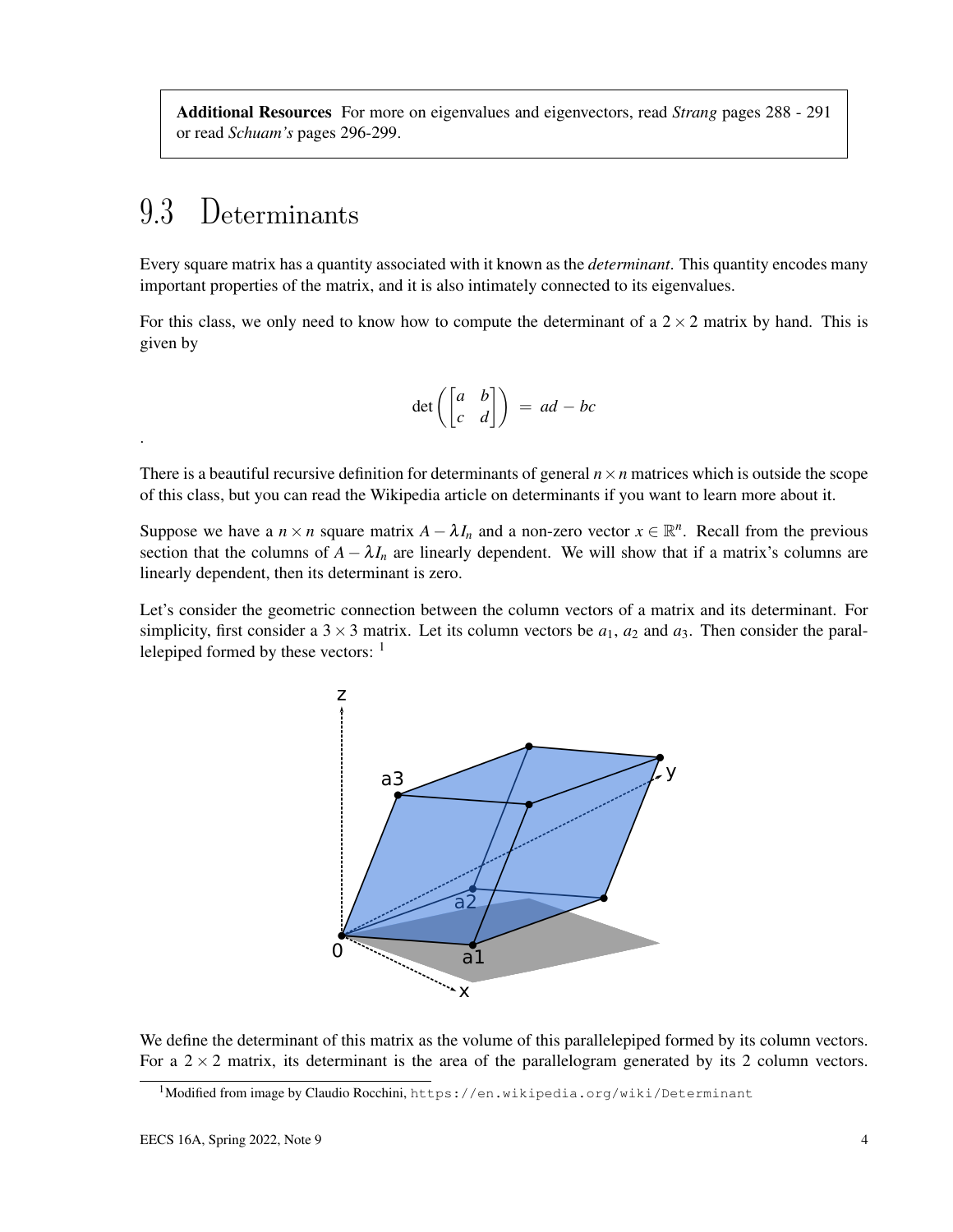Similarily the determinant of a  $4 \times 4$  matrix is the 4-dimensional volume formed by its 4 column vectors. You can check the formula for the determinant of a  $2 \times 2$  matrix by computing the area of the parallelogram below using geometry and then comparing that to the value given by the determinant formula.



$$
\det\begin{pmatrix} a_1 & a_2 \end{pmatrix} = \det\begin{pmatrix} 4 & 5 \\ 3 & 12 \end{pmatrix} = 48 - 3 \times 5 = 33
$$

So now back to our proof, so what happens to the determinant when the column vectors of the matrix  $det(A - \lambda I_n) = 0$  are linearly dependent? Remember from the previous notes, this means that either one vector lies in the plane formed by the other two, or all three lie on the same line! In either case, the parallelepiped will be "compressed" into a plane or line, with zero volume. Thus the determinant (volume of the parallelepiped) has to be zero.

Additional Resources For more on determinants, read *Strang* pages 247 - 253 and pages 254 to 257, and try Problem Set 5.1.

In *Schaum's*, read pages 264-265 and pages 265-266, and try Problems 8.1, 8.38, 8.39, 8.2, and 8.40 to 8.43.

# 9.4 Computing Eigenvalues with Determinants

Now we can go back to finding eigenvalues and eigenvectors. Recall that we are trying to solve the equation

$$
(A - \lambda I_n)\vec{x} = \vec{0}
$$

Since we are only interested in solutions where  $\vec{x} \neq \vec{0}$ , we want to find values of  $\lambda$  such that  $(A - \lambda I_n)$  has linearly dependent columns. We just learned that a matrix with linearly dependent columns has determinant equal to zero:

$$
(A - \lambda I_n)\vec{x} = \vec{0} \implies \det(A - \lambda I_n) = 0 \tag{2}
$$

Now, let's use this to find the eigenvalues of a matrix. Consider the example  $2 \times 2$  matrix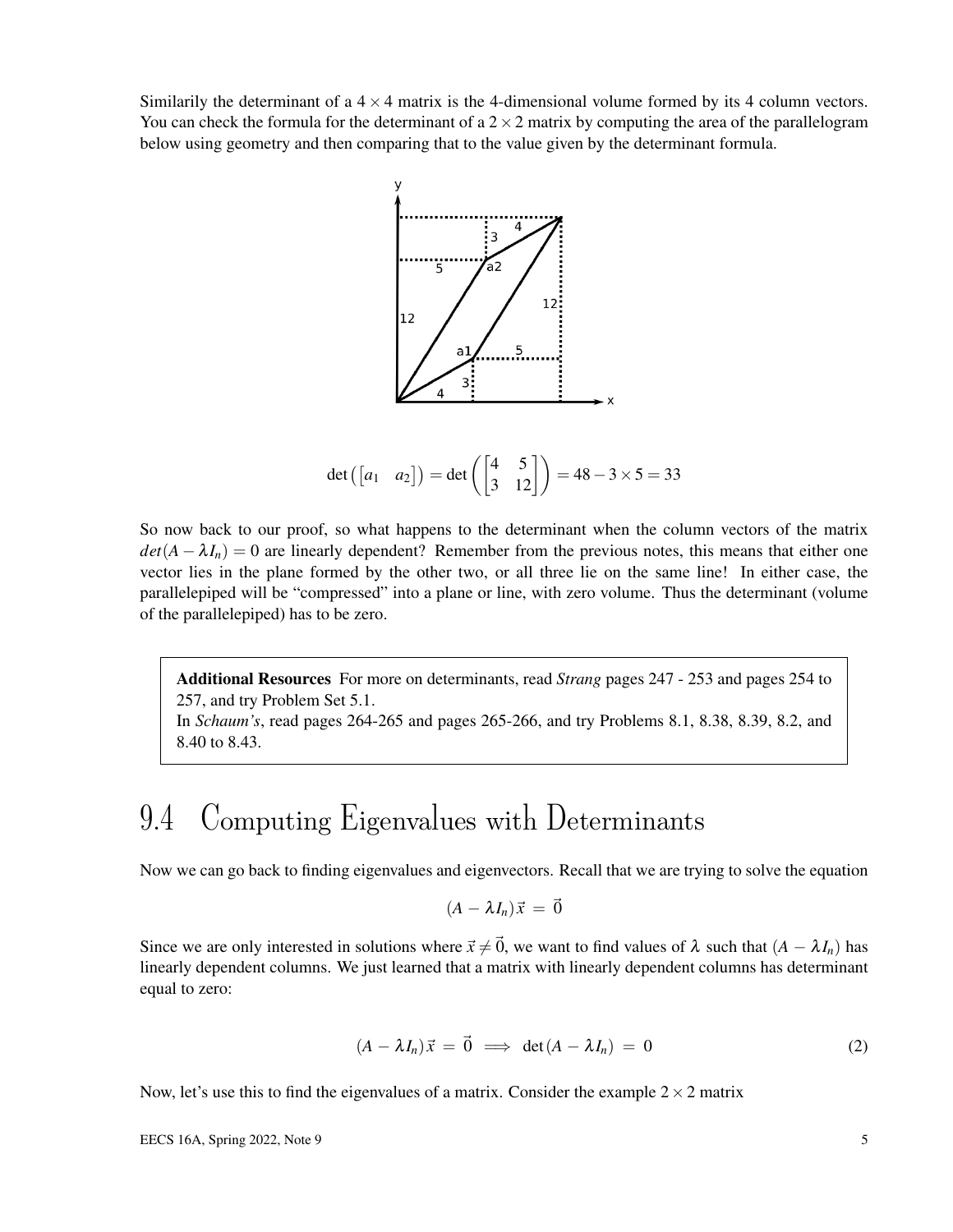$$
A = \begin{bmatrix} 1 & 2 \\ 4 & 3 \end{bmatrix}
$$

We now expand the expression above:

$$
A - \lambda I_n = \begin{bmatrix} 1 & 2 \\ 4 & 3 \end{bmatrix} - \begin{bmatrix} \lambda & 0 \\ 0 & \lambda \end{bmatrix} = \begin{bmatrix} 1 - \lambda & 2 \\ 4 & 3 - \lambda \end{bmatrix}
$$

We now take the determinant of this matrix and set it equal to 0:

$$
(1-\lambda)(3-\lambda) - 4 \times 2 = 0
$$

Expanding this expression, we get

$$
\lambda^2 - 4\lambda - 5 = (\lambda + 1)(\lambda - 5) = 0
$$

We find that there are two solutions to this equation, and therefore two eigenvalues:  $\lambda = -1$ ,  $\lambda = 5$ . Each eigenvalue will have its own corresponding eigenvector. To find these, we plug each value of  $\lambda$  into the Equation 2 and solve for  $\vec{x}$ . Starting with  $\lambda = 5$ :

$$
(A - 5I_2)\vec{x} = \begin{bmatrix} -4 & 2 \\ 4 & -2 \end{bmatrix} \begin{bmatrix} x_1 \\ x_2 \end{bmatrix} = \vec{0}
$$

We see that both of the rows provide redundant information:  $4x_1 - 2x_2 = 0$ . The eigenvectors associated with  $\lambda = 5$  are all of the form

$$
\alpha \begin{bmatrix} 1 \\ 2 \end{bmatrix}, \, \alpha \in \mathbb{R}
$$

Next, we will find the eigenvector associated with  $\lambda = -1$ . We plug this value of  $\lambda$  into the Equation 2 and solve:

$$
(A + I_2)\vec{x} = \begin{bmatrix} 2 & 2 \\ 4 & 4 \end{bmatrix} \begin{bmatrix} x_1 \\ x_2 \end{bmatrix} = \vec{0}
$$

Both rows provide the information  $x_1 = -x_2$ . The eigenvectors associated with  $\lambda = -1$  are of the form

$$
\alpha \begin{bmatrix} 1 \\ -1 \end{bmatrix}, \ \alpha \in \mathbb{R}
$$

In summary, the matrix  $A = \begin{bmatrix} 1 & 2 \\ 4 & 3 \end{bmatrix}$  has eigenvalues  $\lambda = 5, -1$  with associated eigenvectors  $\begin{bmatrix} 1 \\ 2 \end{bmatrix}$ 2  $\Big\}$ ,  $\Big\}$  1 −1  $\big]$ . We

EECS 16A, Spring 2022, Note 9  $\qquad \qquad$  6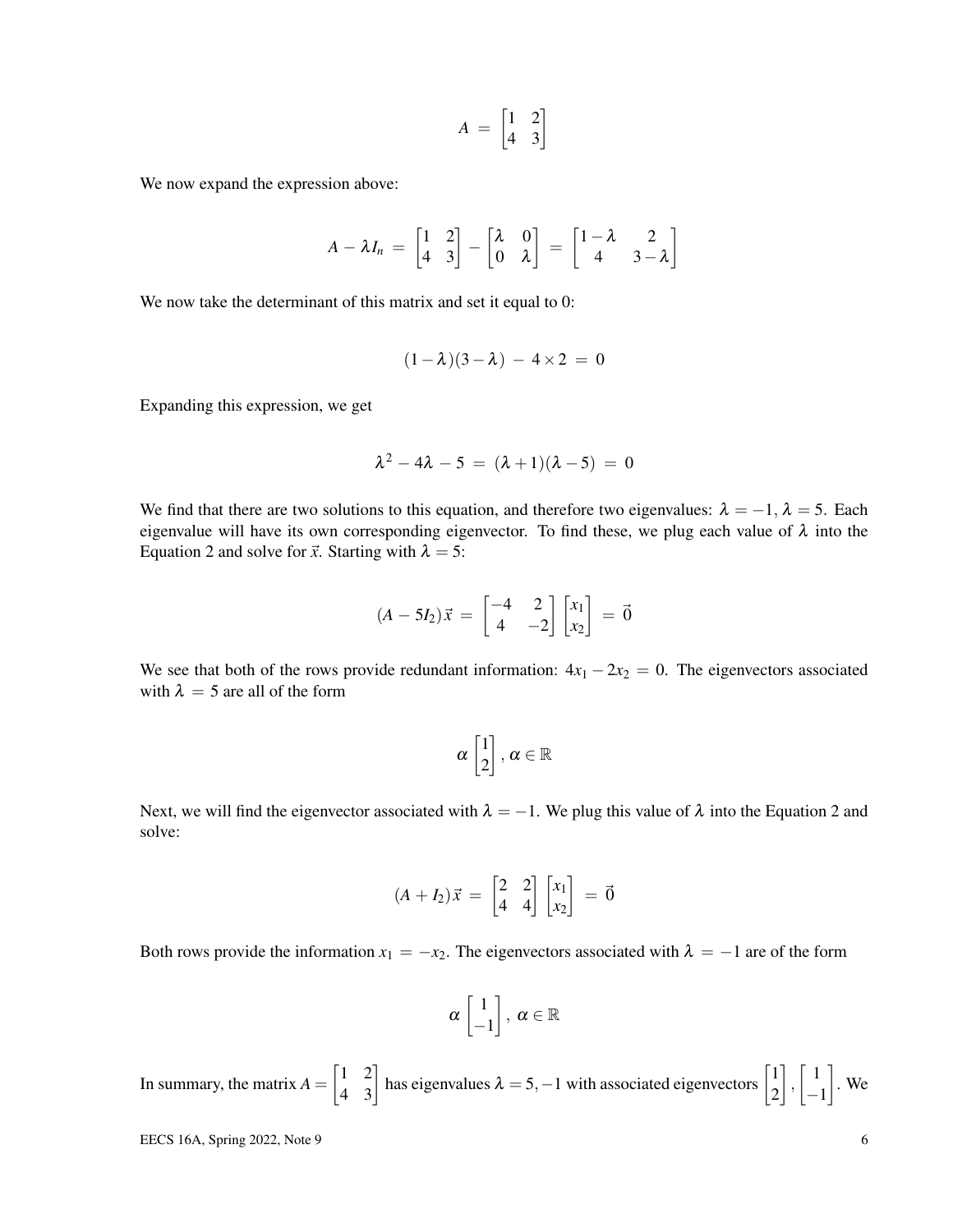can check by multiplying the eignenvectors with *A* and seeing that they get scaled by their corresponding eigenvalues.

$$
\begin{bmatrix} 1 & 2 \ 4 & 3 \end{bmatrix} \begin{bmatrix} 1 \ 2 \end{bmatrix} = \begin{bmatrix} 5 \ 10 \end{bmatrix} = 5 \begin{bmatrix} 1 \ 2 \end{bmatrix}
$$

$$
\begin{bmatrix} 1 & 2 \ 4 & 3 \end{bmatrix} \begin{bmatrix} 1 \ -1 \end{bmatrix} = \begin{bmatrix} -1 \ 1 \end{bmatrix} = -\begin{bmatrix} 1 \ -1 \end{bmatrix}
$$

Additional Resources For more on computing eigenvalues, read *Strang* pages 292 - 296. For additional practice, try Problem Set 6.1.

## 9.5 Repeated and complex eigenvalues

Every  $2 \times 2$  matrix has two eigenvalues, but they do not have to be real or unique!

#### Repeated Eigenvalues:

For a  $2 \times 2$  matrix, it's possible that the two eigenvalues that you end up with have the same value, leading to a phenomenon called a *Repeated Eigenvalues*. This repeated eigenvalue can one or two associated eigenvectors (unlike a single, unrepeated eigenvalue, which will only have one associated eigenvector). If there are two eigenvectors, they form an *eigenspace*, which is the space of all vectors  $\vec{v}$  for which  $A\vec{v} = \lambda \vec{v}$ .

For example, the following matrix has a repeated eigenvalue of  $\lambda$ .

$$
A = \begin{bmatrix} \lambda & 0 \\ 0 & \lambda \end{bmatrix}
$$

The *eigenspace* of this matrix is all of  $\mathbb{R}^2$  since for any vector  $\vec{v} \in \mathbb{R}^2$ ,  $A\vec{v} = \lambda \vec{v}$ .

#### Complex Eigenvalues:

Sometimes when we solve det( $A - \lambda I_n$ ) = 0, there will be no real solutions to  $\lambda$ . Consider the transformation that rotates any vector by  $\theta$ , about the origin:

$$
R = \begin{bmatrix} \cos \theta & -\sin \theta \\ \sin \theta & \cos \theta \end{bmatrix}
$$

There are certain specific cases when *R* has real eigenvalues: When  $\theta = 0$ , the rotation matrix reduces to the identity matrix, which does not change change vectors, and therefore has eigenvalue  $\lambda = 1$ . When  $\theta = \pi$ , the rotation matrix reduces to the negative identity matrix, which changes the sign of vectors and therefore has eigenvalue  $\lambda = -1$ . In both these cases, all vectors in  $\mathbb{R}^2$  are eigenvectors, so  $\mathbb{R}^2$  is the eigenspace.

However, when  $\theta$  does not correspond to 0 $^{\circ}$  or 180 $^{\circ}$  rotation, there are no vectors that are scaled versions of themselves after the transformation. This will results in complex eigenvalues. For example, let's look at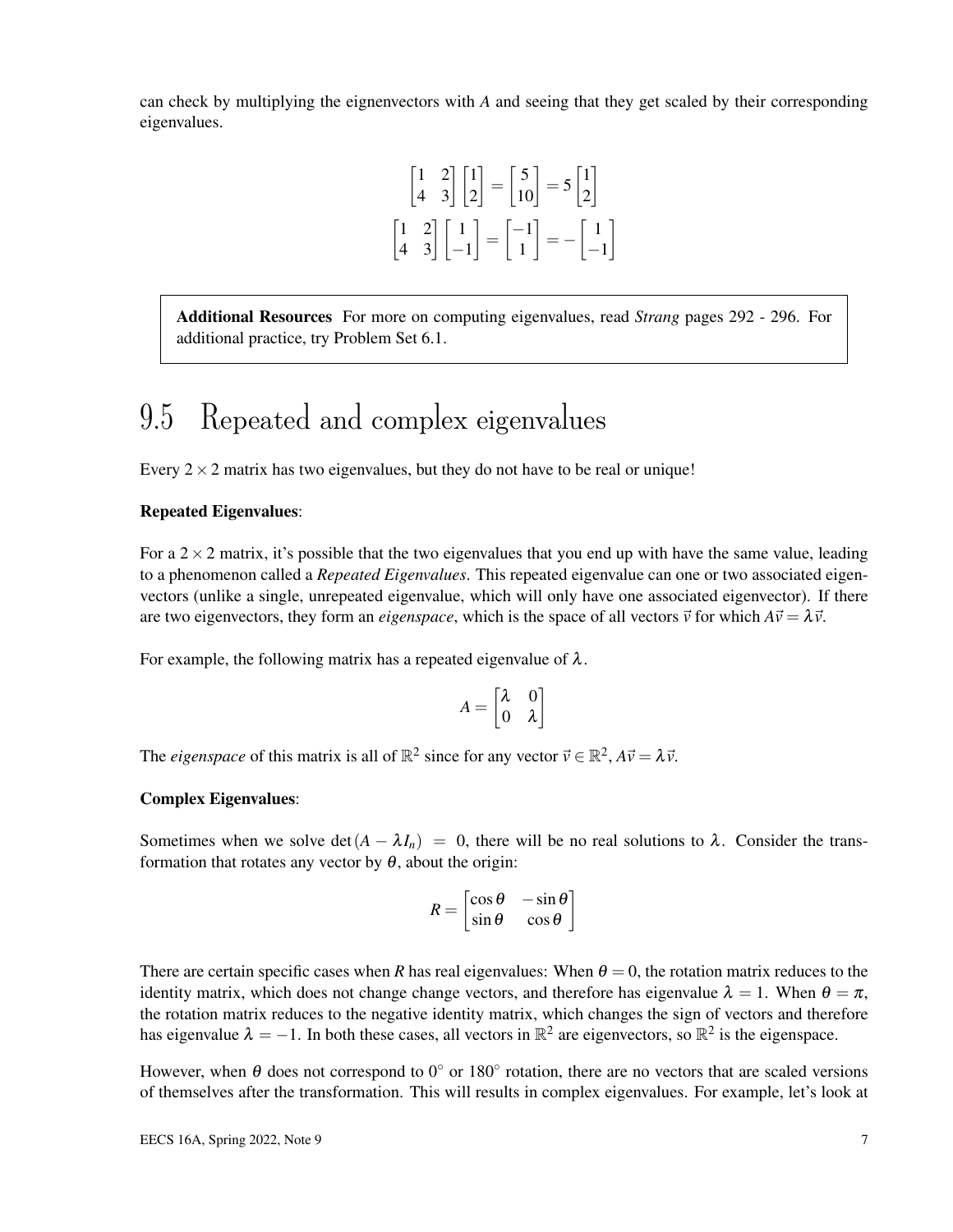45◦ rotation:

$$
R = \frac{1}{\sqrt{2}} \begin{bmatrix} 1 & -1 \\ 1 & 1 \end{bmatrix}
$$

$$
\det(R - \lambda I) = \frac{1}{2} (1 - \lambda)(1 - \lambda) + \frac{1}{2}
$$

Setting this determinant equal to zero and solving yields the complex eigenvalues,  $\lambda = \frac{1}{\sqrt{2}}$  $\frac{1}{2}(1+i)$  and  $\lambda =$  $\frac{1}{\sqrt{2}}$  $\overline{z}(1-i)$ , which makes sense because there are no physical (real) eigenvectors for this transformation.

## 9.6 Eigenvectors corresponding to distinct eigenvalues are linearly independent.

Let's explore how the eigenvalues of a  $2 \times 2$  matrix behave in the most general case. For an arbitrary  $2 \times 2$ matrix *A*, we know that its eigenvalues  $\lambda$  will satisfy the equation det( $A - \lambda I$ ) = 0. Letting

$$
A = \begin{bmatrix} a & b \\ c & d \end{bmatrix},
$$

where *a*, *b*, *c*, and *d* are real scalars, we find that

$$
\det(A - \lambda I) = \det\left(\begin{bmatrix} a - \lambda & b \\ c & d - \lambda \end{bmatrix}\right) = (a - \lambda)(d - \lambda) - bc = 0.
$$

Rearranging, we obtain the quadratic equation

$$
\lambda^2 - (a+d)\lambda + (ad-bc) = 0.
$$

The polynomial on the left hand side of the above equation is known as the **characteristic polynomial** for the matrix *A*.

Since the above quadratic equation has real coefficients, we know that there are three possible cases to consider:

- 1. There are two, real, distinct eigenvalues  $\lambda_1$  and  $\lambda_2$  that satisfy the equation.
- 2. There is a single (repeated) eigenvalue of  $\lambda$  that satisfies the equation.
- 3. There are two, complex, distinct eigenvalues  $\lambda_1$  and  $\lambda_2$  that satisfy the equation.

We won't spend too much time in this course studying the case of complex eigenvalues, so we won't discuss the third case further.

#### 9.6.1 Case 1: Two distinct real eigenvalues

Let's consider the case when we have two distinct, real eigenvalues  $\lambda_1$  and  $\lambda_2$  of our matrix A, such that for any  $i \in \{1,2\}$ , det $(A - \lambda_i I) = 0$ . Since det $(A - \lambda_1 I) = 0$ , we know that  $A - \lambda_1 I$  has a nontrivial nullspace, so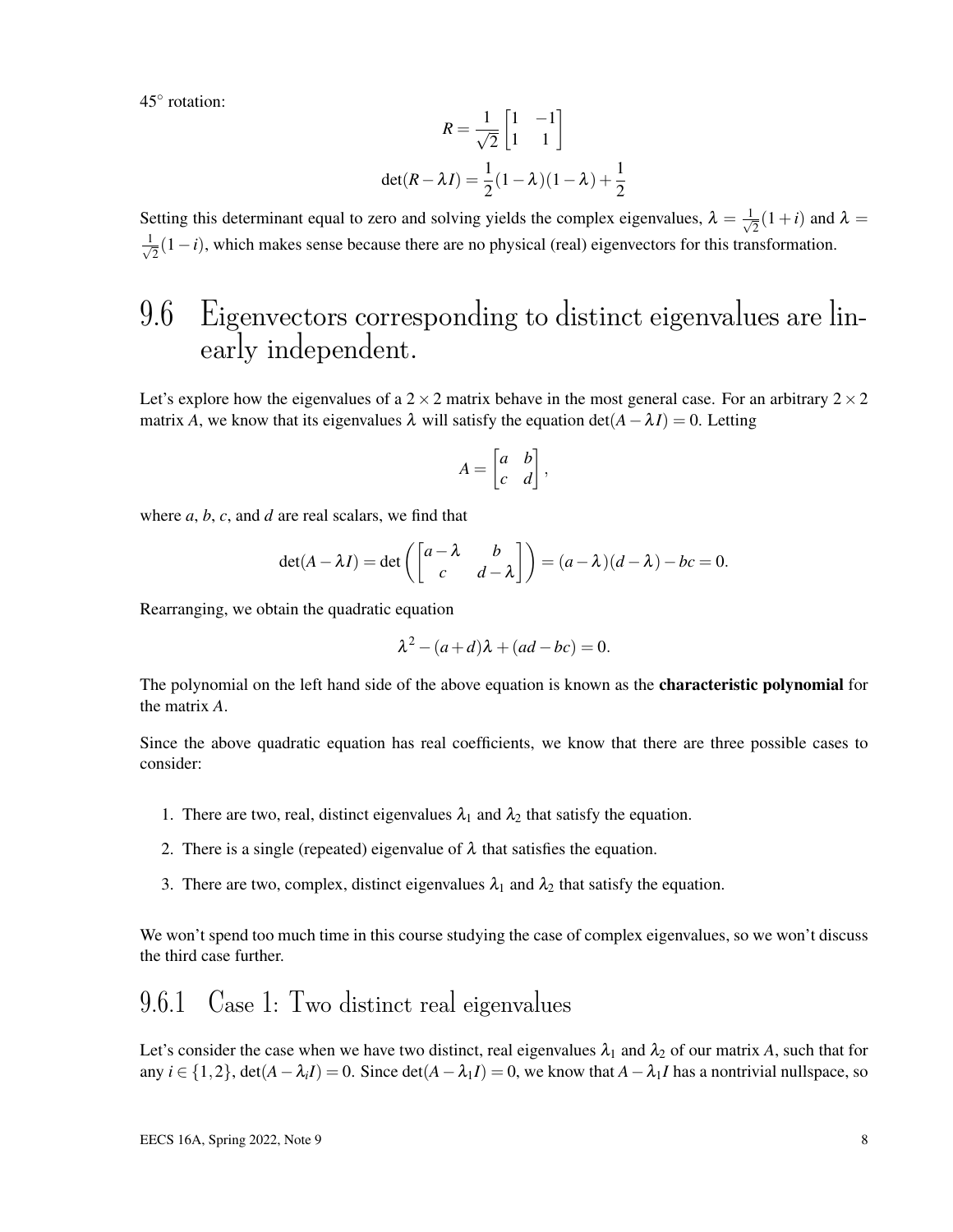there exists a vector  $\vec{v}_1 \neq \vec{0}$  such that

$$
(A - \lambda I)\vec{v}_1 = \vec{0} \implies A\vec{v}_1 = \lambda_1 \vec{v}_1.
$$

As discussed earlier,  $\vec{v}_1$  is an eigenvector of A, corresponding to the eigenvalue  $\lambda_1$ . In a similar manner, there will exist an eigenvector  $\vec{v}_2$  corresponding to the eigenvalue  $\lambda_2$ , so  $A\vec{v}_2 = \lambda_2\vec{v}_2$ .

We will now pose the following question: are  $\vec{v}_1$  and  $\vec{v}_2$  related in any way? As it turns out, we can show that  $\vec{v}_1$  and  $\vec{v}_2$  are *linearly independent*, so we cannot write either vector as a linear combination of the other.

**Theorem 9.1:** Given two eigenvectors  $\vec{v_1}$  and  $\vec{v_2}$  corresponding to two different eigenvalues  $\lambda_1$  and  $\lambda_2$  of a matrix *A*, it is always the case that  $\vec{v}_1$  and  $\vec{v}_2$  are linearly independent.

*Proof.* We will prove this claim by contradiction. Imagine that  $\vec{v}_1$  and  $\vec{v}_2$  were linearly dependent, so we could express one of them (say  $\vec{v}_1$ , without loss of generality) as a scalar multiple of the other. Expressed algebraically, we could write  $\vec{v}_1 = \alpha \vec{v}_2$  for a suitable scalar  $\alpha$ .

Now, since  $\vec{v}_1$  and  $\vec{v}_2$  are eigenvectors with known eigenvalues, we know by definition that

$$
A\vec{v}_1 = \lambda_1 \vec{v}_1
$$

$$
A\vec{v}_2 = \lambda_2 \vec{v}_2,
$$

where  $\lambda_1 \neq \lambda_2$ . Substituting in our expression for  $\vec{v}_1$  into the first of the above equations, we find that

$$
A(\alpha \vec{v}_2) = \lambda_1(\alpha \vec{v}_2)
$$
  
\n
$$
\implies \alpha(A\vec{v}_2 - \lambda_1 \vec{v}_2) = \vec{0}.
$$

Since eigenvectors are, by definition, nonzero, we know that  $\vec{v}_1 = \alpha \vec{v}_2 \neq 0$ , so  $\alpha \neq 0$ . Thus, we can divide the above equation by  $\alpha$  and rearrange to obtain

$$
A\vec{v}_2=\lambda_1\vec{v}_2.
$$

But since  $\vec{v}_2$  is an eigenvector with eigenvalue  $\lambda_2$ , we know that

$$
A\vec{v}_2=\lambda_2\vec{v}_2.
$$

Equating the two right hand sides and rearranging, we obtain

$$
\lambda_1\vec{\nu}_2=\lambda_2\vec{\nu}_2\implies (\lambda_1-\lambda_2)\vec{\nu}_2=\vec{0}.
$$

Finally, since we said that the eigenvalues were distinct, so  $\lambda_1 \neq \lambda_2$ , it is clear that  $\lambda_1 - \lambda_2 \neq 0$ . Dividing by this nonzero scalar, we find that

 $\vec{v}_2 = \vec{0}$ .

But  $\vec{v}_2$ , being an eigenvector, must be nonzero, so this is a contradiction! Our initial hypothesis, that  $\vec{v}_1$  and  $\vec{v}_2$ were linearly dependent, must therefore be wrong, so the two eigenvectors are in fact linearly independent! This completes the proof.  $\Box$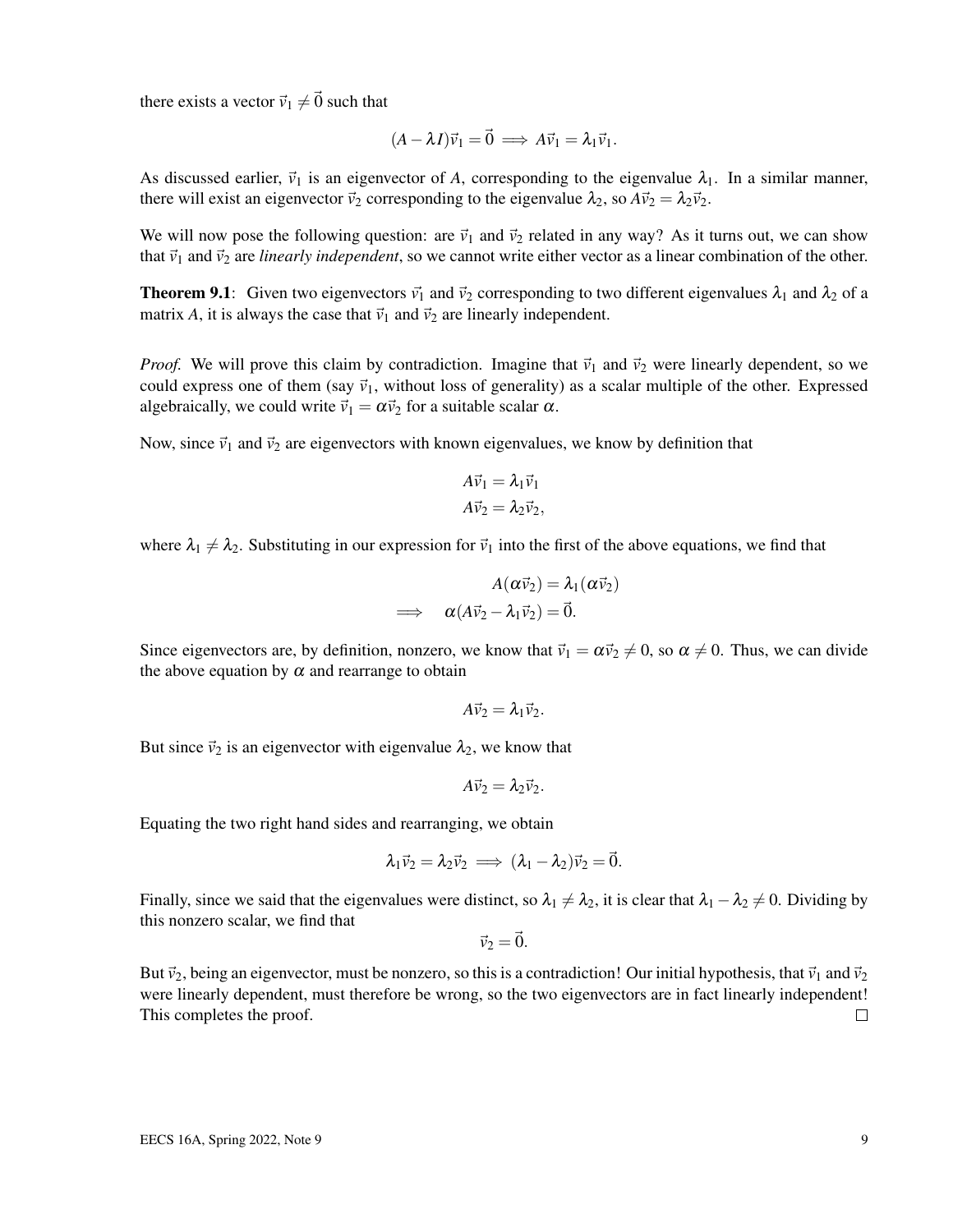#### 9.6.2 Linear independence of eigenvectors with distinct eigenvalues

More generally, it turns out that all eigenvectors with different eigenvalues are linearly independent! More formally, we claim:

**Theorem 9.2:** Let  $\vec{v}_1, \vec{v}_2, \dots, \vec{v}_m$  be eigenvectors of an  $n \times n$  matrix with distinct eigenvalues. It is the case that all the  $\vec{v}_i$  are linearly independent from one another. The proof of this theorem is out of scope, but is presented below anyway just for reference for those who are interested.

*Proof.* This proof will be done by induction over *m*. To establish some notation, let our  $n \times n$  matrix be A, and let our distinct eigenvalues be  $\lambda_i$ , so  $A\vec{v}_i = \lambda_i \vec{v}_i$  for all integer  $1 \le i \le m$ .

Now, assume for the sake of induction that the first  $k < m$  of our eigenvectors (i.e.  $\vec{v}_1, \dots, \vec{v}_k$ ) are linearly independent. We will aim to show that the first  $k+1$  eigenvectors are also linearly independent. To do so, we will do a proof by contradiction. Imagine, for the sake of contradiction, that the first  $k+1$  eigenvectors are in fact linearly dependent, so there exist coefficients  $\alpha_1, \ldots, \alpha_{k+1}$  (not all of which are zero) such that

$$
\alpha_1\vec{v}_1+\alpha_2\vec{v}_2+\ldots+\alpha_k\vec{v}_k+\alpha_{k+1}\vec{v}_{k+1}=\vec{0}.
$$

If  $\alpha_{k+1} = 0$ , then the first *k* eigenvectors would be linearly dependent, which we know from our inductive hypothesis is not the case. Thus,  $\alpha_{k+1} \neq 0$ , so we can rearrange the above equation to obtain

$$
\vec{v}_{k+1}=-\frac{\alpha_1}{\alpha_{k+1}}\vec{v}_1-\frac{\alpha_2}{\alpha_{k+1}}\vec{v}_2-\ldots-\frac{\alpha_k}{\alpha_{k+1}}\vec{v}_k.
$$

For convenience, let  $\beta_i = -\alpha_i/\alpha_{k+1}$ , so

$$
\vec{v}_{k+1} = \beta_1 \vec{v}_1 + \beta_2 \vec{v}_2 + \ldots + \beta_k \vec{v}_k.
$$

Notice that, since at least one of the  $\alpha_i$  is nonzero, at least one of the  $\beta_i$  is also nonzero.

Now, since  $\vec{v}_{k+1}$  is an eigenvector, we have that

$$
A\vec{v}_{k+1} = \lambda_{k+1}\vec{v}_{k+1}
$$
  
\n
$$
\implies A(\beta_1\vec{v}_1 + \beta_2\vec{v}_2 + \dots + \beta_k\vec{v}_k) = \lambda_{k+1}(\beta_1\vec{v}_1 + \beta_2\vec{v}_2 + \dots + \beta_k\vec{v}_k)
$$
  
\n
$$
\implies \beta_1(A\vec{v}_1) + \beta_2(A\vec{v}_2) + \dots + \beta_k(A\vec{v}_k) = \beta_1\lambda_{k+1}\vec{v}_1 + \beta_2\lambda_{k+1}\vec{v}_2 + \dots + \beta_k\lambda_{k+1}\vec{v}_k.
$$

But since  $\vec{v}_1$  through  $\vec{v}_k$  are also eigenvectors where  $A\vec{v}_i = \lambda_i \vec{v}_i$ , we can substitute to obtain

$$
\beta_1\lambda_1\vec{v}_1+\beta_2\lambda_2\vec{v}_2+\ldots+\beta_k\lambda_k\vec{v}_k=\beta_1\lambda_{k+1}\vec{v}_1+\beta_2\lambda_{k+1}\vec{v}_2+\ldots+\beta_k\lambda_{k+1}\vec{v}_k.
$$

Rearranging to pull all the terms on one side, we find that

$$
\beta_1(\lambda_1-\lambda_{k+1})\vec{v}_1+\beta_2(\lambda_2-\lambda_{k+1})\vec{v}_2+\ldots+\beta_k(\lambda_k-\lambda_{k+1})\vec{v}_k=\vec{0}.
$$

For convenience, let

$$
\gamma_i = \beta_i(\lambda_i - \lambda_{k+1}),
$$

so

$$
\gamma_1\vec{v}_1+\gamma_2\vec{v}_2+\ldots+\gamma_k\vec{v}_k=\vec{0}.
$$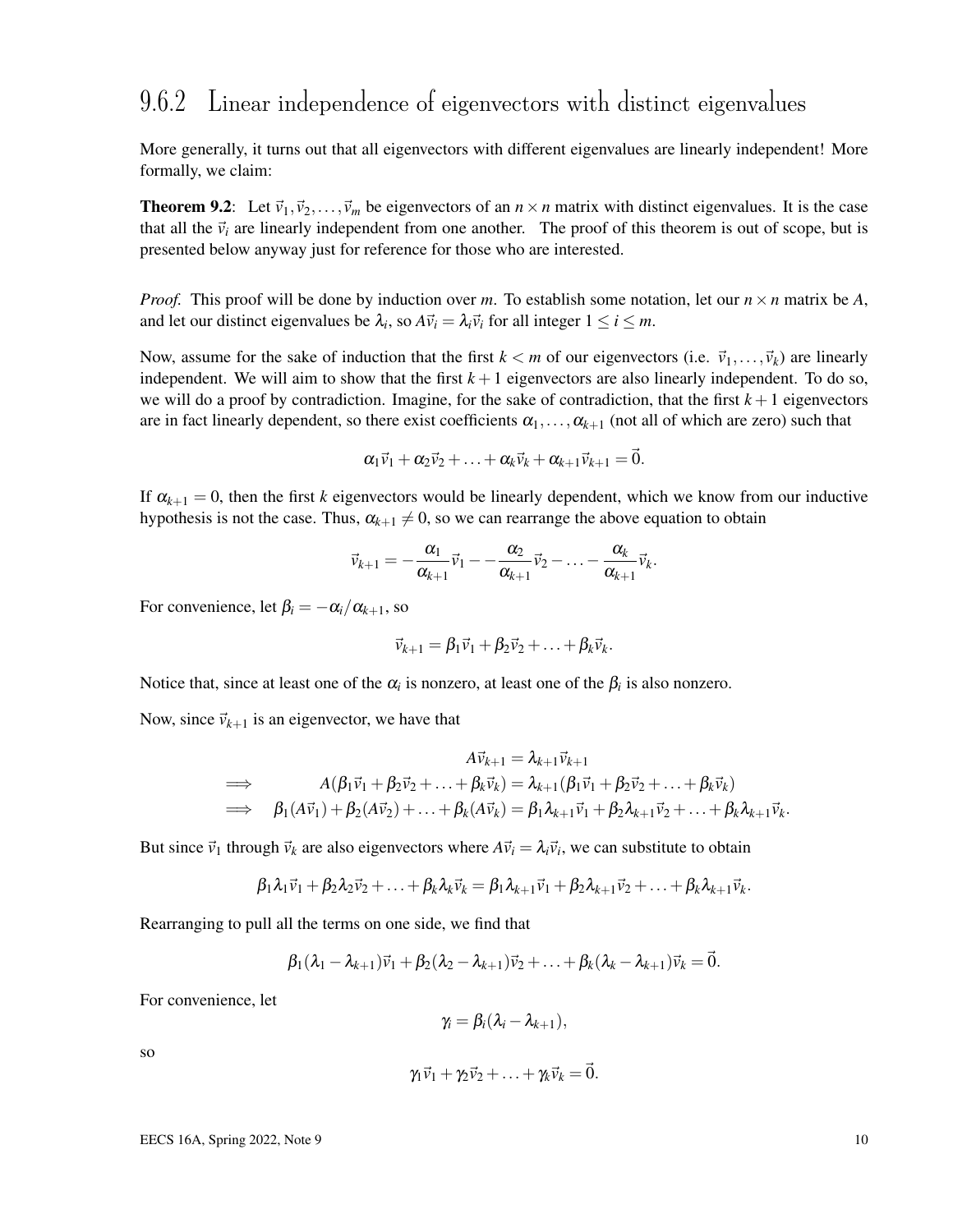Since all the eigenvalues  $\lambda_i$  are distinct, all the  $\lambda_i - \lambda_{k+1} \neq 0$  terms in the above equation are nonzero. Since we showed earlier that at least one of the  $\beta_i$  is nonzero, it is clear that at least one of the  $\gamma_i$  is also nonzero. Thus, we have produced a nontrivial linear combination of the first *k* eigenvectors that equals zero, so the first *k* eigenvectors are linearly dependent. But this contradicts our inductive hypothesis, so our initial assumption (that the first  $k+1$  eigenvectors were linearly dependent) must be false.

Thus, we have shown that, if at least the first  $k < m$  eigenvectors are linearly independent, that the first  $k+1$ eigenvectors will also be linearly independent. This will be our induction step.

Clearly, the set containing just the first eigenvector will be linearly independent, since all eigenvectors (including the first) are nonzero. Thus, by induction using the above induction step, we can show that the first *m* eigenvectors will all be linearly independent, which completes our proof!  $\Box$ 

### 9.6.3 Case 2: A repeated real eigenvalue

In the first case, when we have a single eigenvalue, we know that the corresponding eigenspace may be either one- or two-dimensional. For instance, for

$$
A = \begin{bmatrix} 1 & 0 \\ 0 & 1 \end{bmatrix},
$$

we can see that the single eigenvalue is  $\lambda = 1$ , and the eigenspace is the two dimensional space  $\mathbb{R}^2 =$ span $\left\{ \begin{bmatrix} 1 \\ 0 \end{bmatrix} \right.$  $\Big]$ ,  $\Big[ \begin{matrix} 0 \\ 1 \end{matrix} \Big]$  $\begin{bmatrix} 0 \\ 1 \end{bmatrix}$ .

However, for matrices such as

$$
A = \begin{bmatrix} 0 & 1 \\ 0 & 0 \end{bmatrix},
$$

we see that the characteristic polynomial

$$
\det(A - \lambda I) = \det\left(\begin{bmatrix} -\lambda & 1\\ 0 & -\lambda \end{bmatrix}\right) = \lambda^2
$$

yields the single, repeated eigenvalue  $\lambda = 0$ . However, computing the associated eigenspace Null( $A - 0I$ ) =  $Null(A)$  yields the one-dimensional eigenspace

$$
span\left\{ \begin{bmatrix} 1 \\ 0 \end{bmatrix} \right\}
$$

even though the eigenvalue is repeated. In such a case, when the dimension of an eigenspace is less than the number of times the eigenvalue is repeated (called the *multiplicity* of the eigenvalue), we say that the matrix is *defective*. The concept of defective matrices is out of scope for the course, but will be discussed more in EECS 16B. That being said, it is often useful to be aware of their existence, since they can often serve as easy counter-examples if you're not sure if a theorem is true.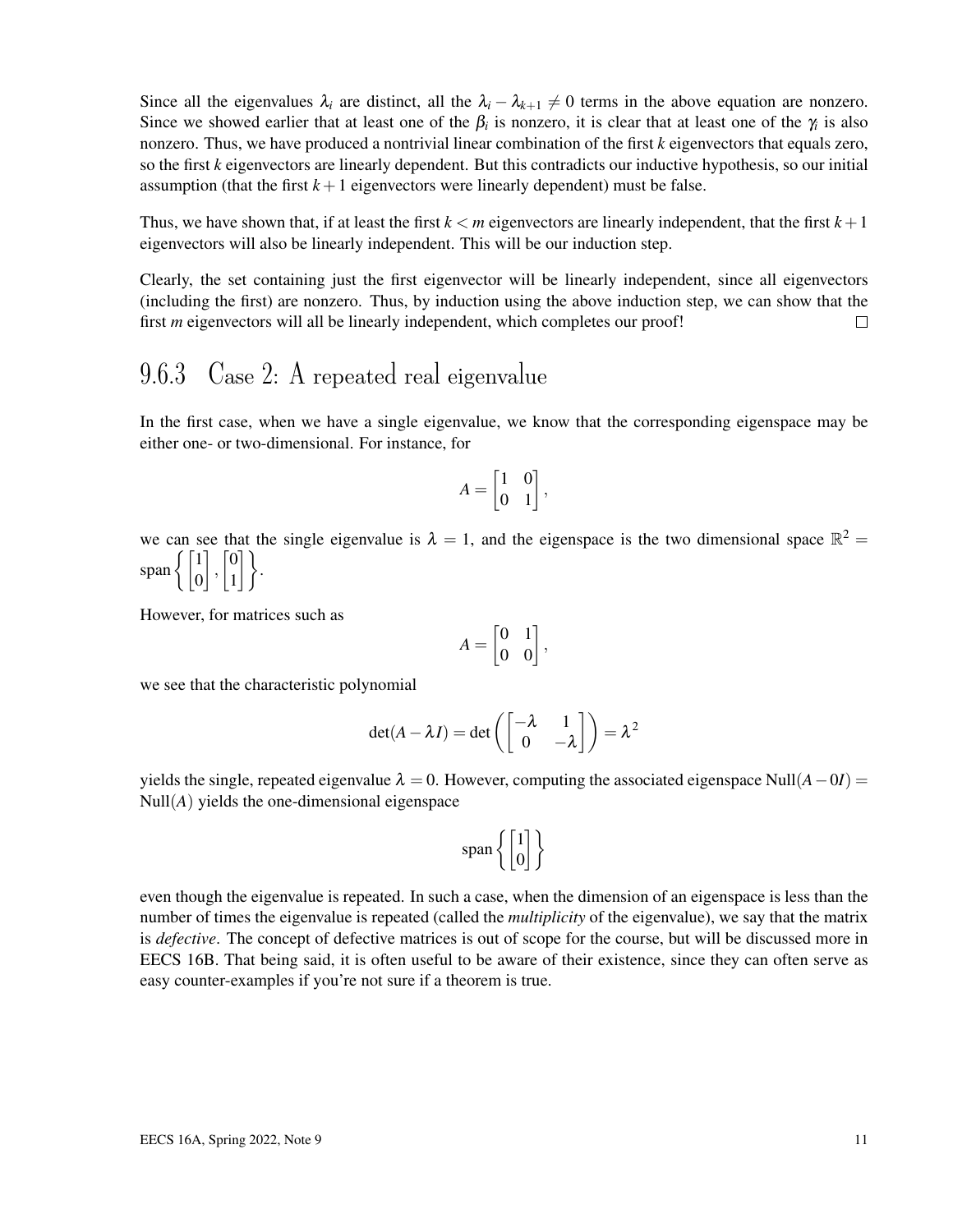# 9.7 Examples

In Section 9.4, we saw an example of how to compute the eigenvalues and eigenvectors of a matrix. Here, we'll look at another example where we do the opposite – finding a matrix given it's eigenvalues and eigenvectors. Finally, we'll go back to our page rank example and rank the popularity of webpages by finding the appropriate eigenvector.

Example 9.1 (Finding a matrix from its eigenvalues and eigenvectors): Now we turn to the case where we try to derive the matrix from the provided vectors. This is essentially reverse engineering the previous problem and reworking the derivation of the eigenvalues.

We would like to solve the problem: what is the matrix A that reflects any 2D vectors over the vector  $\begin{bmatrix} 2 & 1 \\ 2 & 1 \end{bmatrix}$ 1  $\rceil$ ?

Below is a graphical representation of that vector:



Remember that an eigenvector of a matrix is any vector that results in a scaled version of itself after being transformed by the matrix. Can you think of any eigenvectors of this reflection transformation? First we observe that anything lying on the line of reflection will be unchanged, in other words, scaled by one. Therefore, we can write the eigenvector, eigenvalue pair:

$$
\lambda_1 = 1
$$
  

$$
\vec{v}_1 = \alpha \begin{bmatrix} 2 \\ 1 \end{bmatrix}
$$

In addition, any vector lying perpendicular to the line of reflection will be transformed to point in the *opposite* direction, in other words, scaled by -1. This results in another eigenvector, eigenvalue pair:

$$
\lambda_2 = -1
$$
  

$$
\vec{v}_2 = \alpha \begin{bmatrix} -1 \\ 2 \end{bmatrix}
$$

Now we can use our definition,  $A\vec{v} = \lambda \vec{v}$ , to set up a system of equations so we can solve for matrix A: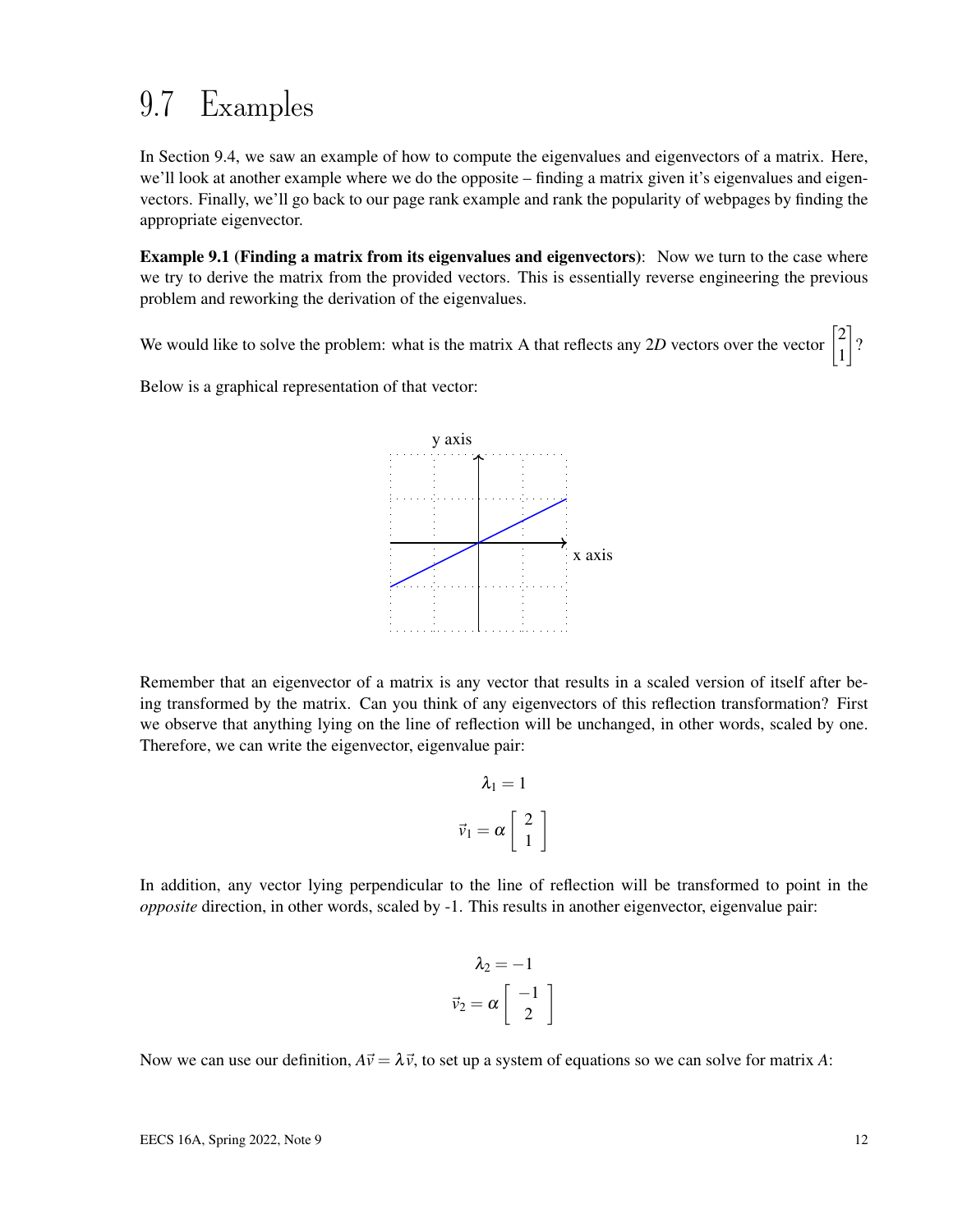

We rearrange these linear equations as follows. (*To see these are equivalent, try writing out all four equations in terms of a*<sup>1</sup> ...*a*4.)

$$
\begin{bmatrix} 2 & 1 & 0 & 0 \ 0 & 0 & 2 & 1 \ -1 & 2 & 0 & 0 \ 0 & 0 & -1 & 2 \ \end{bmatrix} \begin{bmatrix} a_1 \ a_2 \ a_3 \ a_4 \end{bmatrix} = \begin{bmatrix} 2 \ 1 \ 1 \ -2 \end{bmatrix}
$$

Finally, we solve the system of equations with Gaussian Elimination to get our transformation matrix, *A*.

$$
A = \begin{bmatrix} .6 & .8 \\ .8 & -.6 \end{bmatrix}
$$

Example 9.2 (Page Rank): Let's go back to our page rank example from the beginning of this note. Recall that we have four webpages, with links between them represented by the diagram below:



We can write the tranformation matrix *P* that tells us how the number of people on each webpage changes over time: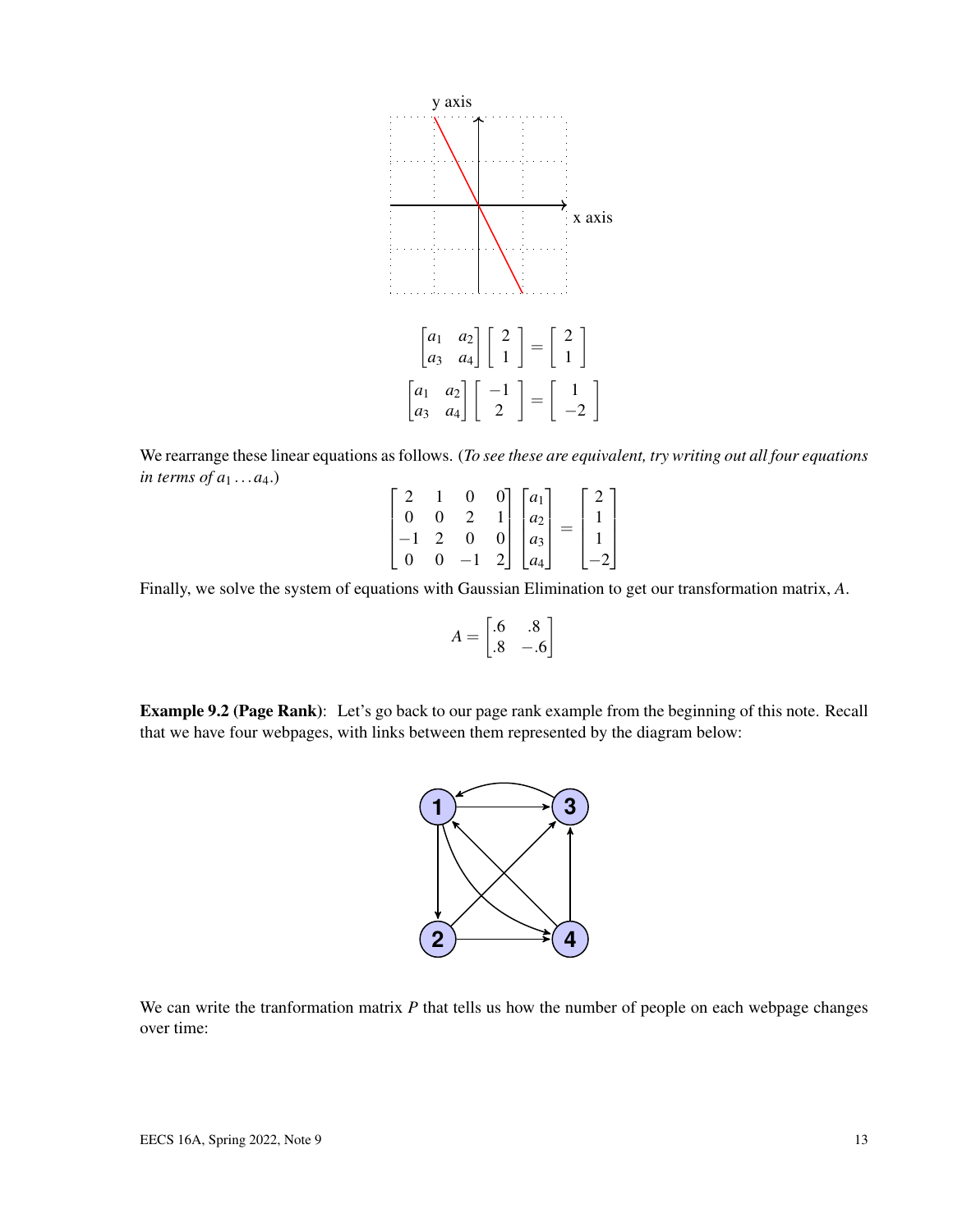$$
\vec{x}(t+1) = P\vec{x}(t) = \begin{bmatrix} 0 & 0 & 1 & \frac{1}{2} \\ \frac{1}{3} & 0 & 0 & 0 \\ \frac{1}{3} & \frac{1}{2} & 0 & \frac{1}{2} \\ \frac{1}{3} & \frac{1}{2} & 0 & 0 \end{bmatrix} \vec{x}(t)
$$

where  $\vec{x}(t)$  is a vector describing the fraction of people on each page at time *t*.

We are interested in the *steady state* vector,  $\vec{x}^*$  such that

$$
\vec{x}^* = P\vec{x}^*.
$$

Looking back at our definition of eigenvalues and eigenvectors, we can see that *x*~<sup>∗</sup> is the eigenvector associated with eigenvalue  $\lambda = 1$ . In this specific case of finding a steady state vector, we already know the eigenvalue, so proceed to finding the associated eigenvector. (More generally, we would use the determinant to find the eigenvalues first).

From Equation 1, we can write that our steady state vector satisfies

$$
(P - \lambda I)\vec{x^*} = \vec{0}
$$

where  $\lambda = 1$ .

$$
\begin{pmatrix}\n0 & 0 & 1 & \frac{1}{2} \\
\frac{1}{3} & 0 & 0 & 0 \\
\frac{1}{3} & \frac{1}{2} & 0 & \frac{1}{2} \\
\frac{1}{3} & \frac{1}{2} & 0 & 0\n\end{pmatrix} - \begin{pmatrix}\n1 & 0 & 0 & 0 \\
0 & 1 & 0 & 0 \\
0 & 0 & 1 & 0 \\
0 & 0 & 0 & 1\n\end{pmatrix} \vec{x}^* = \vec{0}
$$
\n
$$
\begin{bmatrix}\n-1 & 0 & 1 & \frac{1}{2} \\
\frac{1}{3} & -1 & 0 & 0 \\
\frac{1}{3} & \frac{1}{2} & -1 & \frac{1}{2} \\
\frac{1}{3} & \frac{1}{2} & 0 & -1\n\end{bmatrix} \vec{x}^* = \vec{0}
$$

We solve for  $\vec{x}$ <sup>∗</sup> by finding the null space of the above matrix. After performing Gaussian elimination on the matrix above, we get the following row equivalent system of equations:

$$
\begin{bmatrix} 1 & 0 & 0 & -2 \\ 0 & 1 & 0 & -\frac{2}{3} \\ 0 & 0 & 1 & -\frac{3}{2} \\ 0 & 0 & 0 & 0 \end{bmatrix} \vec{x}^* = \vec{0}
$$

Remember that each row represents an equation:

$$
x_1 - 2x_4 = 0
$$
  

$$
x_2 - \frac{2}{3}x_4 = 0
$$
  

$$
x_3 - \frac{3}{2}x_4 = 0
$$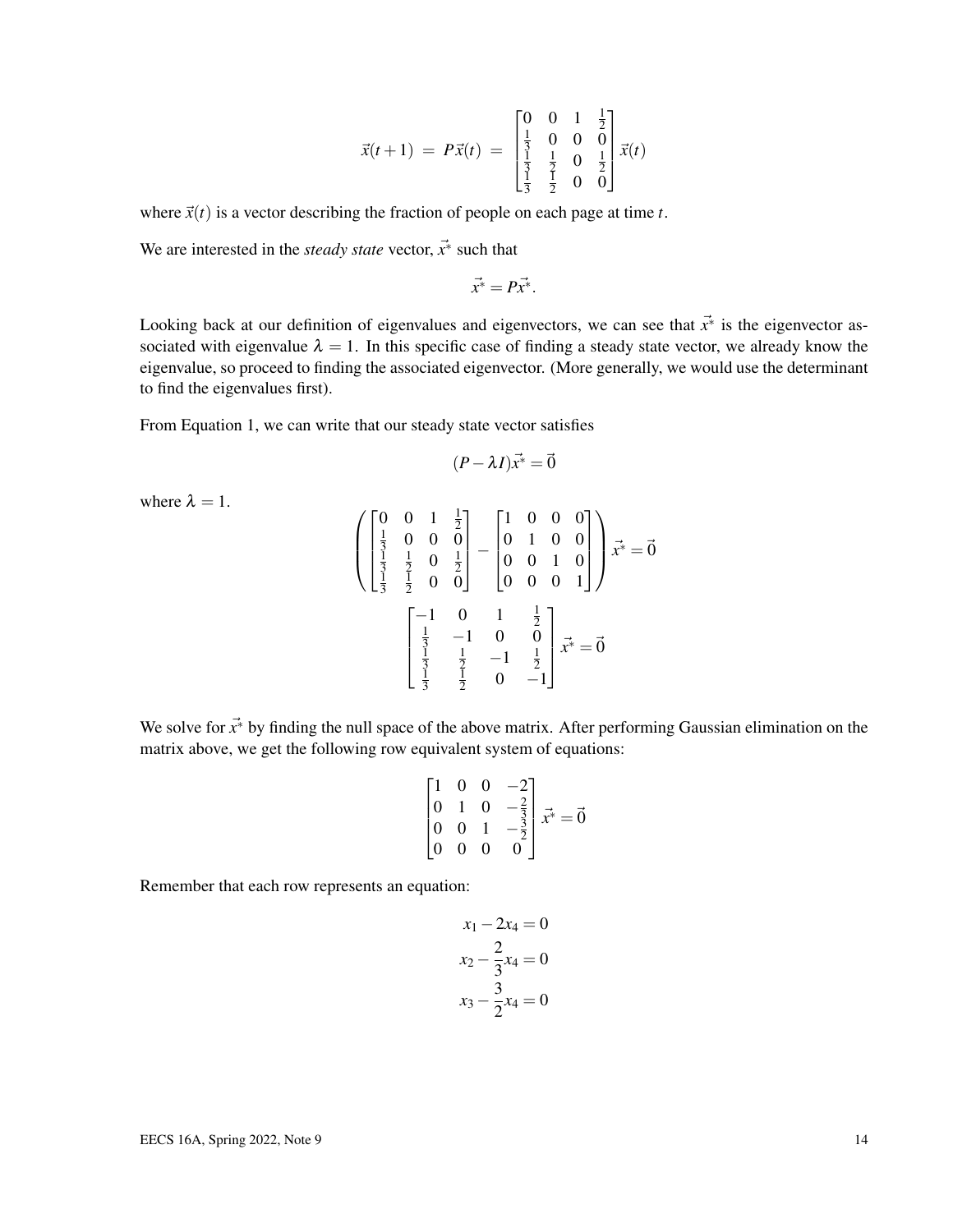We can represent this set of solutions as a vector where  $x_4$  is a free variable,  $x_4 \in \mathbb{R}$ .

$$
\vec{x}^* = \begin{bmatrix} x_1 \\ x_2 \\ x_3 \\ x_4 \end{bmatrix} = \begin{bmatrix} 2x_4 \\ \frac{2}{3}x_4 \\ \frac{3}{2}x_4 \\ x_4 \end{bmatrix}
$$

Since we want, the steady state vector to represent the fraction of people on each page, we can choose  $x_4$  so that the total number of people sums to 1.

$$
\vec{x}^* = \frac{1}{31} \begin{bmatrix} 12 \\ 4 \\ 9 \\ 6 \end{bmatrix}
$$

From our steady state solution, we conclude that webpage 1 is most popular, then webpages 3, 4, and 2.

# 9.8 Steady States

We know that a steady state  $\vec{x}^*$  of a transformation matrix *A* is defined to be such that

$$
A\vec{x}^* = \vec{x}^*.
$$

In other words, it is an element of the eigenspace of *A* corresponding to the eigenvalue  $\lambda = 1$ . The above equation tells us that if we start at a steady state, then we will remain unaffected by the transformation matrix over time.

However, what happens if we *don't* start at a steady state? Can we say anything about what happens to our state as we keep applying the transformation matrix?

## 9.8.1 Starting at eigenvectors

We will first look at a simpler problem - what happens if our initial state is an eigenvector  $\vec{v}$  of A, but with a real eigenvalue  $\lambda$  that may not equal 1? In other words,  $A\vec{v} = \lambda \vec{v}$ , but it is possible that  $\lambda \vec{v} \neq \vec{v}$ . Let's try to see what happens over time, as we keep applying A to our initial state  $\vec{x}[0] = \vec{v}$ . For the first few timesteps, we see that

$$
\vec{x}[0] = \vec{v}
$$
\n
$$
\implies \quad \vec{x}[1] = A\vec{x}[0] = A\vec{v} = \lambda \vec{v}
$$
\n
$$
\implies \quad \vec{x}[2] = A\vec{x}[1] = A(\lambda \vec{v}) = \lambda^2 \vec{v}
$$
\n
$$
\implies \quad \vec{x}[3] = A\vec{x}[2] = A(\lambda^2 \vec{v}) = \lambda^3 \vec{v}
$$
\n
$$
\vdots
$$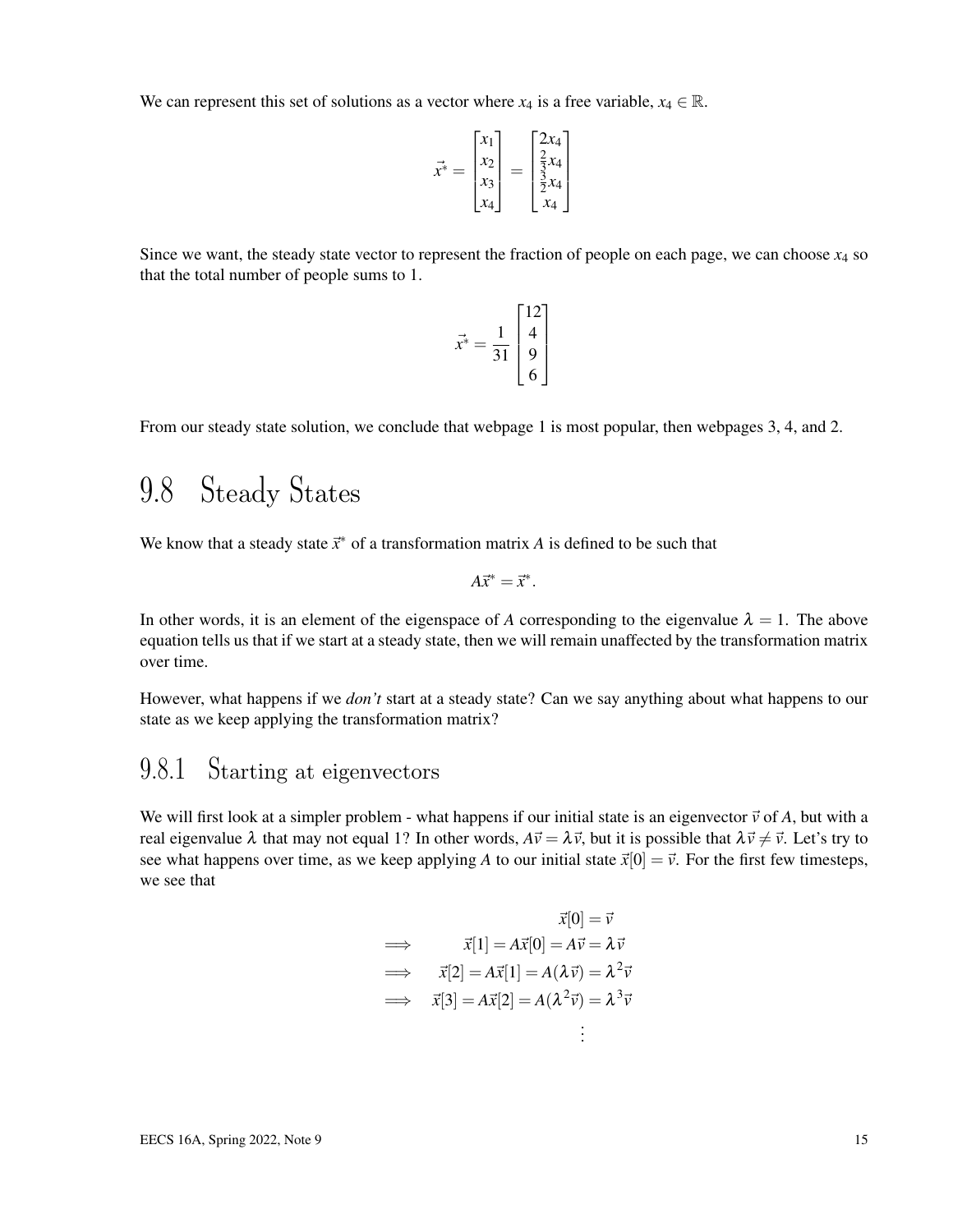We can see, therefore, that after *t* timesteps, our state will become

$$
\vec{x}[t] = \lambda^t \vec{v}.
$$

But how does this expression behave as time continues, and  $n \to \infty$ ? We can see that there are a number of cases to consider:

- If  $\lambda > 1$ , then it can be seen that  $\lambda, \lambda^2, \lambda^3, \dots$  will keep increasing to  $+\infty$ , so our state  $\vec{x}[t]$  will keep growing along the direction of  $\vec{v}$  towards infinity.
- If  $\lambda = 1$ , we're just at the steady state, so  $\vec{x}[t] = \vec{v}$  as  $t \rightarrow \infty$ .
- If  $0 < \lambda < 1$ , then  $\lambda, \lambda^2, \lambda^3, \ldots$  will decrease towards zero from above, so our state  $\vec{x}[t]$  will keep scaling down and approach  $\vec{0}$  in the limit.
- If  $\lambda = 0$ , then  $\vec{x}[1] = 0\vec{v} = \vec{0}$ , so our state will immediately drop to  $\vec{0}$  from the first timestep onwards.
- If  $\lambda < 0$ , then behavior similar to the above will occur based on the value of  $|\lambda|$ , except that the sign of the state will keep flipping at each step. For instance, if  $\lambda < 0$  but  $|\lambda| > 1$  (in other words,  $\lambda < -1$ ), then the magnitude of the state will tend towards infinity but will keep flipping its sign each time step.

#### 9.8.2 General initial states

Still, we're not done! All we've considered so far are steady states of the form  $\vec{x}[0] = \vec{v}$  where  $\vec{v}$  is an eigenvector of the transformation matrix *A*. What if we have an arbitrary initial state, which in general may not be an eigenvector of *A*?

To deal with this issue, we will make our lives a little easier by considering only matrices whose eigenvectors form a basis (i.e.span all of the state space) — in other words, if *A* is  $n \times n$ , then *any* initial state  $\vec{x}[0]$  can be written as a linear combination

$$
\vec{x}[0] = \alpha_1 \vec{v}_1 + \alpha_2 \vec{v}_2 + \ldots + \alpha_n \vec{v}_n,
$$

where  $\vec{v}_1$  through  $\vec{v}_n$  are linearly independent eigenvectors with eigenvalues  $\lambda_1$  through  $\lambda_n$ , and the  $\alpha_i$  are real scalar coefficients. The general case, when this property is not guaranteed to hold, will be discussed in EECS 16B.

Now, we have previously seen that

$$
\vec{x}[t] = A^t \vec{x}[0].
$$

We will substitute our linear combination for  $\vec{x}[0]$  in terms of the eigenvectors into the above equation, to obtain

$$
\vec{x}[t] = A^t (\alpha_1 \vec{v}_1 + \alpha_2 \vec{v}_2 + \ldots + \alpha_n \vec{v}_n)
$$
  
=  $\alpha_1 (A^t \vec{v}_1) + \alpha_2 (A^t \vec{v}_2) + \ldots + \alpha_n (A^t \vec{v}_n)$   
=  $\alpha_1 (\lambda_1^t \vec{v}_1) + \alpha_2 (\lambda_2^t \vec{v}_2) + \ldots + \alpha_n (\lambda_n^t \vec{v}_n).$ 

Thus, to determine the behavior of an (almost) arbitrary linear system with an arbitrary initial state, all we have to do is write the initial state as a linear combination of the eigenvectors, see how each term of the linear combination behaves as  $t \to \infty$ , and plug back into the linear combination to determine how the initial state evolves as  $t \to \infty$ .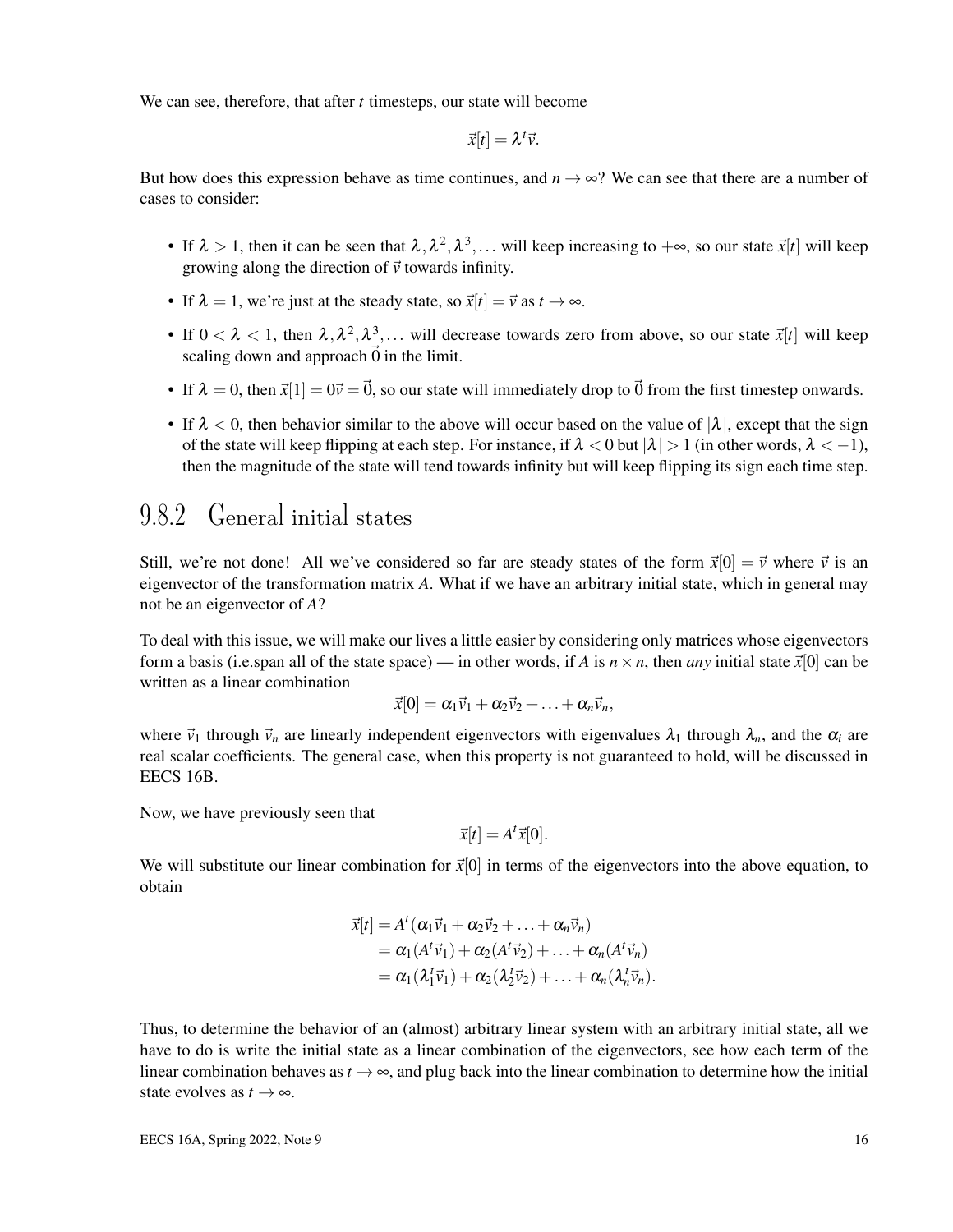We have expressed  $\vec{x}[t]$  as a linear combination of the  $\lambda_i^t \vec{v}_i$ , which each represent what happens to each eigenvector after repeated applications of *A*. And, from the previous section, we know how this behavior depends on the value of  $\lambda_i!$ 

#### 9.8.3 Computing linear combinations

In the above description we wrote out  $\vec{x}[0]$  as a linear combination of the eigenvectors. In general, how do we write an arbitrary initial state as a linear combination of *n* linearly independent eigenvectors  $\{\vec{v}_i\}$ ? We'd like to solve for the coefficients  $\{\alpha_i\}$  in the equation

$$
\vec{x}[0] = \alpha_1 \vec{v}_1 + \alpha_2 \vec{v}_2 + \ldots + \alpha_n \vec{v}_n.
$$

Rewriting it as a matrix multiplication using the linear combination interpretation and stacking the unknown  $\alpha$ <sup>*i*</sup> into a vector, we obtain the linear system

$$
\begin{bmatrix} | & | & \cdots & | \\ \vec{v}_1 & \vec{v}_2 & \cdots & \vec{v}_n \\ | & | & \cdots & | \end{bmatrix} \begin{bmatrix} \alpha_1 \\ \alpha_2 \\ \vdots \\ \alpha_n \end{bmatrix} = \vec{x}[0],
$$

which we can solve using Gaussian elimination. Alternatively, since the matrix on the left is  $n \times n$  with *n* linearly independent columns, we can pre-multiply by its inverse to express our solution vector as

$$
\begin{bmatrix} \alpha_1 \\ \alpha_2 \\ \vdots \\ \alpha_n \end{bmatrix} = \begin{bmatrix} | & | & \cdots & | \\ \vec{v}_1 & \vec{v}_2 & \cdots & \vec{v}_n \\ | & | & \cdots & | \end{bmatrix}^{-1} \vec{x}[0].
$$

We will revisit this in EECS16B when we talk about the diagonalization.

### 9.8.4 Criteria for convergence

Now, we have all the tools needed to determine what happens to an initial state after repeated application of a transformation matrix.

Consider an arbitrary initial state  $\vec{x}[0]$ . We know that

$$
\vec{x}[t] = \alpha_1(\lambda_1^t \vec{v}_1) + \alpha_2(\lambda_2^t \vec{v}_2) + \ldots + \alpha_n(\lambda_n^t \vec{v}_n).
$$

Essentially, we want to know if  $\vec{x}[t]$  will ultimately converge to some fixed value, *no matter* what the  $\{\alpha_i\}$ are.

Observe that if a single  $\lambda_i$  is such that  $|\lambda_i| > 1$ , that  $\lambda_i^t \vec{v}_i \to \infty$  in the limit. Thus, our state  $\vec{x}[t]$  could potentially go to infinity in the limit. Furthermore, observe that if a single  $\lambda_i = -1$ , that  $\lambda_i^t \vec{v}_i$  will oscillate back and forth in the limit, neither decreasing towards zero or growing to infinity. Thus, our state  $\vec{x}[t]$  could potentially oscillate indefinitely, and so fail to converge to a fixed value.

However, if all the  $\lambda_i$  are such that  $-1 < \lambda_i \leq 1$ , then each term in the linear combination will either go to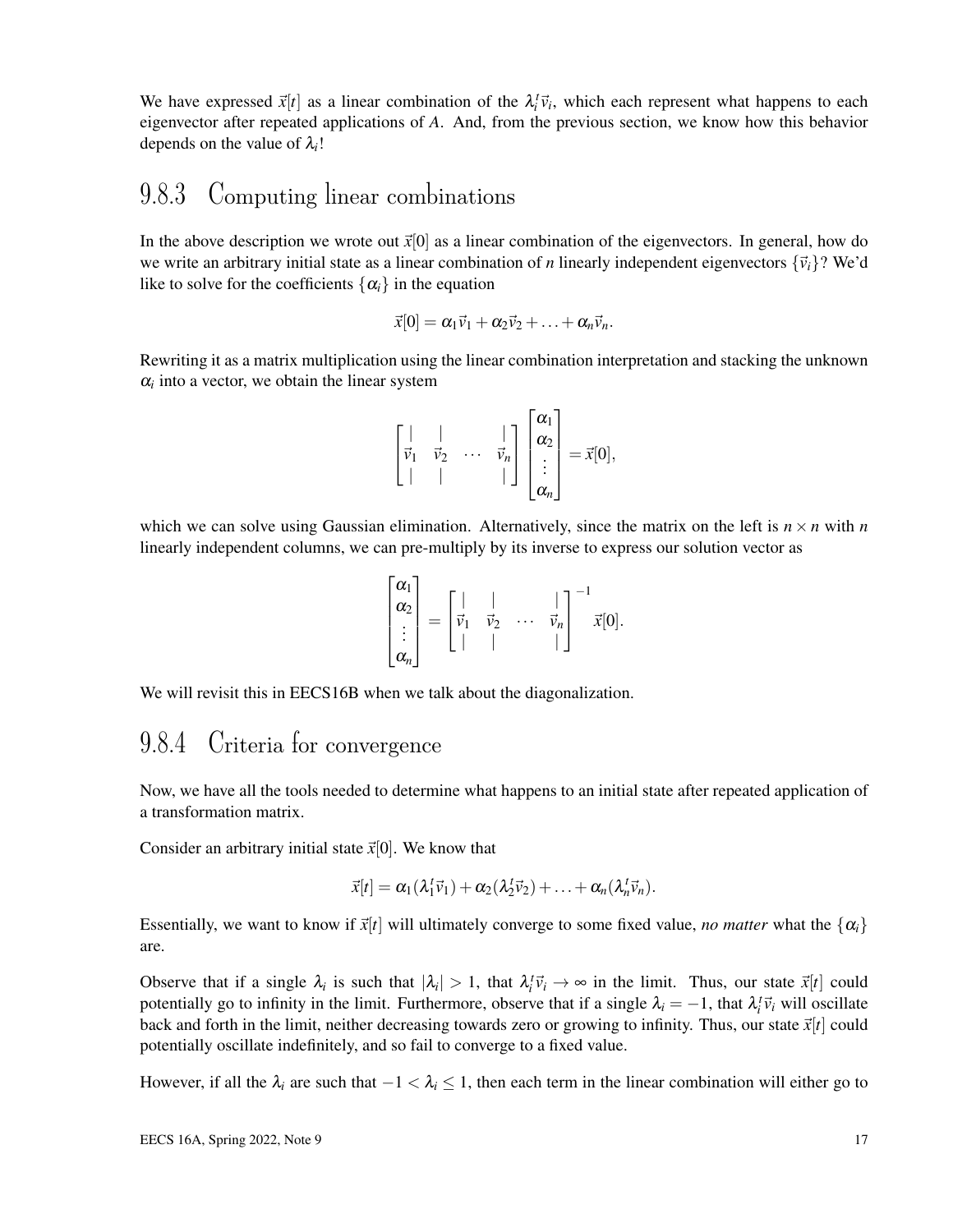zero (if the corresponding  $\lambda_i \neq 1$ ) or stay the same (if  $\lambda_i = 1$ ), meaning that the overall state  $\vec{x}[t]$  will always converge to a fixed value, no matter what the initial coefficients are.

Consequently, we have come up with a condition that is sufficient to ensure that any initial state of a transformation matrix will reach a steady state in the limit. But to compute what exactly this steady state is, or to determine if a steady state is reached for a *particular* initial state even if it will not always be reached in the general case, we need to go back to our technique of writing our initial state as a linear combination of eigenvectors and computing the limit of each term in the linear combination.

## 9.9 Practice Problems

These practice problems are also available in an interactive form on the course website.

- 1. What are the eigenvalues of the matrix  $\begin{bmatrix} 3 & 2 \\ 4 & 1 \end{bmatrix}$ ?
- 2. What are the eigenvectors of the matrix  $\begin{bmatrix} 3 & 2 \\ 4 & 1 \end{bmatrix}$ ?
- 3. True or False: If an  $n \times n$  matrix **A** is not invertible, then it has an eigenvalue  $\lambda = 0$ .
- 4. True or False: If an invertible matrix **A** has an eigenvalue  $\lambda$ , then  $A^{-1}$  has the eigenvalue  $\frac{1}{\lambda}$ .
	- (a) Always true.
	- (b) False.
	- (c) True only if  $\lambda \neq 0$ .
- 5. Two students find two different eigenvectors associated with the same eigenvalue of a matrix,  $\overline{1}$ −1  $\overline{a}$ 
	- and  $\sqrt{ }$  $\overline{1}$ 1  $-\frac{1}{2}$  $\frac{2}{2}$ 1 . Student One insists that the other must have made an error because every eigenvalue is

associated with a unique eigenvector. Student Two insists that they are both valid answers. Who is right, Student One or Student Two?

- 6. True or False: If for some matrix  $\mathbf{A}$ ,  $\mathbf{A}\vec{x}_1 = \lambda_1\vec{x}_1$  and  $\mathbf{A}\vec{x}_1 = \lambda_2\vec{x}_1$ , then  $\lambda_1 = \lambda_2$ .
- 7. True or False: A matrix with only real entries can have complex eigenvalues.
- 8. True or False: If  $A<sup>T</sup>$  has an eigenvalue  $\lambda$ , then A also has the eigenvalue  $\lambda$ .
- 9. True or False: A diagonal  $n \times n$  matrix has *n* distinct eigenvalues.
- 10. For a square non-invertible  $n \times n$  matrix **A**, what is the maximum and minimum number of distinct eigenvalues it can have?
	- (a) Max: 1, Min: 0
	- (b) Max: *n*, Min: 1

 $\sqrt{ }$ 

2

1

4